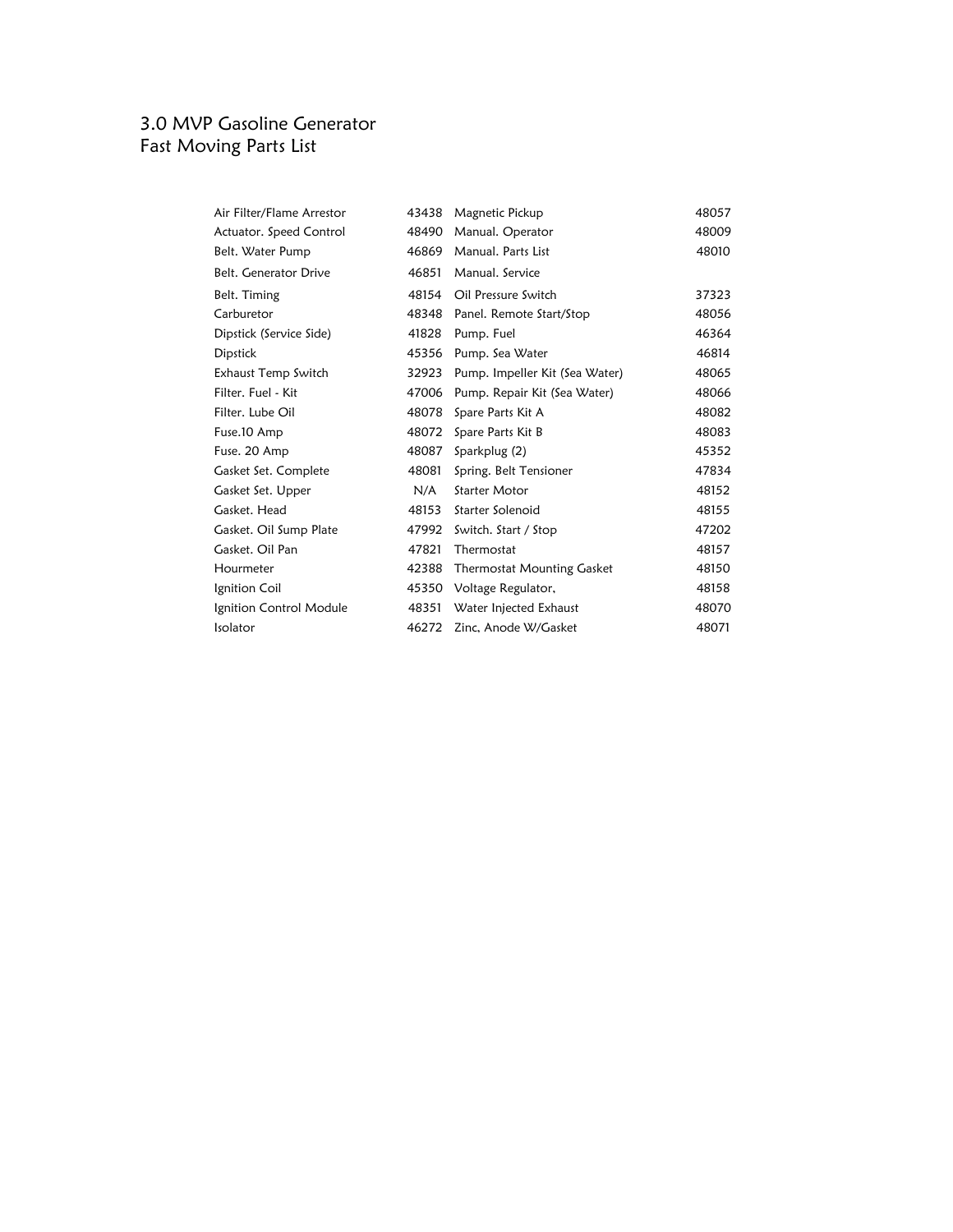## 4.0 BTG Gasoline Generators Fast Moving Parts List

| Description            | Part #     | <b>Description</b>       | Part # |
|------------------------|------------|--------------------------|--------|
| Alternator             | N/A        | Panel, Control           | 35201  |
| Armature               | 35982      | Panel, Remote Instrument | 36055  |
| <b>Battery Charger</b> | 35981      | Panel, Remote Start/Stop | 33703  |
| Belt, Sea Water Pump   | 35299      | Points                   | 35740  |
| Belt. STD Alternator   | N/A        | Pump, Fresh Water        | 35600  |
| Belt, FWP to Governor  | N/A        | Pump, Mounting Gasket    | 35601  |
| <b>Belt Guard</b>      | <b>NLA</b> | Pump, Rebuild Kit        | N/A    |
| Cap, Distributor       | 35607      | Pump, Sea Water          | 32617  |
| Capacitor              | 35985      | Pump Mounting Gasket     | N/A    |
| Carburetor             | 35341      | Pump, Impeller Kit       | 32620  |
| Carburetor Rebuild Kit | N/A        | Pump, Repair Kit         | N/A    |
| Diode                  | 35971      | Pump, Seal               | N/A    |
| Distributor            | 35447      | Pump, Fuel Lift          | 33630  |
| Distributor Igniter    | N/A        | Rectifier                | 43649  |
| Drip Tray              | 36376      | Remote Lube Oil Filter   | N/A    |
| Exhaust Manifold       | 37316      | Resistor, Ballast        | 35665  |
| Exhaust Temp. Switch   | 32923      | Rotor, Distributor       | 35610  |
| Filter, Lube Oil       | 35595      | Spare Parts Kit A        | 35690  |
| Filter, Fuel oil       | N/A        | Spare Parts Kit B        | 35691  |
| Filter, Electric Lift  | 35920      | Sparkplug                | 35666  |
| Gas denser             | N/A        | Starter                  | 34552  |
| Gasket Set, Upper      | 35688      | Starter Solenoid         | 36218  |
| Gasket Set, Complete   | 35689      | Stator Incl. Housing     | 41218  |
| Generator Assembly     | NLA        | Stop Switch              | 33631  |
| Governor               | 34821      | Thermostat               | 35736  |
| Harness, 15 FT. EXT.   | 30760      | Thermostat MTG Gasket    | 34196  |
| Heat Exchanger         | 36893      | Transformer              | N/A    |
| Heat Exchanger End Cap | 33297      | Valve PCV                | N/A    |
| Heat Exchanger Gasket  | 33298      | Valve Cover Gasket       | 35478  |
| Hour Meter             | 12892      | Voltage Regulator        | N/A    |
| Ignition Coil          | 35667      | Voltmeter                | 37605  |
| Isolators              | 24776      | Water Temp Meter         | 37601  |
| Manuals, Operators     | 35729      | Water Temp Sender        | 35109  |
| Manuals, Parts         | 36194      | Water Temp Switch        | 39550  |
| Manuals, Technical     | 36209      | Water Injected Elbow     | 34486  |
| Module, Pickup         | 35620      | Wire Set                 | 35668  |
| Oil Pressure Switch    | 37323      | Zinc                     | 11885  |
| Overspeed Switch       | 41225      |                          |        |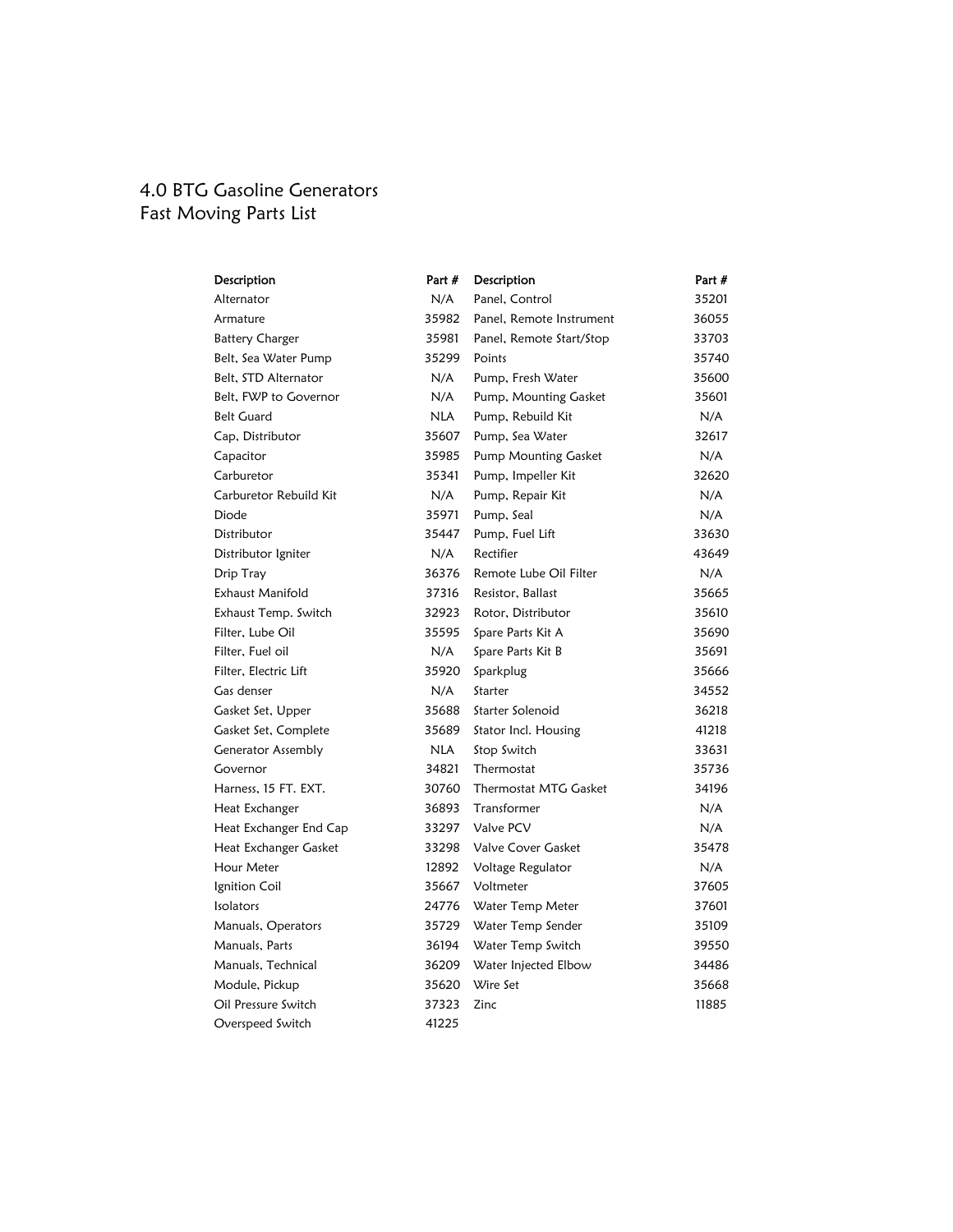## 4.5 BCG Gasoline Generator Fast Moving Parts List

| Description                |       | Part # Description          | Part # |
|----------------------------|-------|-----------------------------|--------|
| Alternator                 | N/A   | Panel, Control              | 37995  |
| Armature                   | 35982 | Panel, Remote Instrument.   | 36055  |
| <b>Battery Charger</b>     | 35981 | Panel, Remote Start/Stop    | 33703  |
| Belt, Sea Water Pump       | N/A   | Points                      | 37929  |
| Belt, STD Alternator       | N/A   | Pump, Fresh Water           | 37919  |
| Belt. FWP to Governor      |       | 37830 Pump, Mounting Gasket | 37921  |
| <b>Belt Guard</b>          | 37618 | Pump, Rebuild Kit           | N/A    |
| Cap, Distributor           |       | 37925 Pump, Sea Water       | 32617  |
| Capacitor                  | 35978 | <b>Pump Mounting Gasket</b> | N/A    |
| Carburetor                 | 42067 | Pump, Impeller Kit          | 32620  |
| Carburetor Rebuild Kit     | N/A   | Pump, Repair Kit            | 38100  |
| Diode                      | 35971 | Pump, Seal                  | N/A    |
| Distributor                | 37924 | Pump, Fuel Lift             | 39273  |
| Distributor Igniter        | N/A   | Rectifier                   | 43649  |
| Drip Tray                  | 36377 | Remote Lube Oil Filter      | 40078  |
| Exhaust Manifold           |       | 37320 Resistor ballast      | N/A    |
| Exhaust Temperature Switch |       | 32923 Rotor, Distributor    | 37926  |
| Filter, Lube Oil           |       | 36918 Spare Parts Kit A     | 37980  |
| Filter, Fuel oil           | N/A   | Spare Parts Kit B           | 37981  |
| Filter, Electric Lift      | N/A   | Sparkplug                   | 33805  |
| Gas denser                 | 38201 | Starter                     | 34552  |
| Gasket Set, Upper          | 37978 | Starter Solenoid            | 36218  |
| Gasket Set, Complete       | 37979 | Stator Incl. Housing        | 35983  |
| Generator Assembly         | 37429 | Stop Switch                 | 33631  |
| Governor                   | 33560 | Thermostat                  | 37387  |
| Harness, 15 FT. EXT.       | 30760 | Thermostat MTG Gasket       | 37922  |
| Heat Exchanger             | 37562 | Transformer                 | N/A    |
| Heat Exchanger End Cap     |       | 33297 Valve PCV             | N/A    |
| Heat Exchanger Gasket      |       | 33298 Valve Cover Gasket    | 37866  |
| Hour Meter                 | 36192 | Voltage Regulator           | N/A    |
| Ignition Coil              |       | 37968 Voltmeter             | 37605  |
| Isolators                  |       | 24776 Water Temp Meter      | 37601  |
| Manuals, Operators         |       | 37491 Water Temp Sender     | 35109  |
| Manuals, Parts             |       | 37984 Water Temp Switch     | 39550  |
| Manuals, Technical         |       | 38747 Water Injected Elbow  | 37402  |
| Module, Pickup             | N/A   | Wire Set                    | 37934  |
| Oil Pressure Switch        | 37323 | Zinc                        | 11885  |
| Overspeed Switch           | 41183 |                             |        |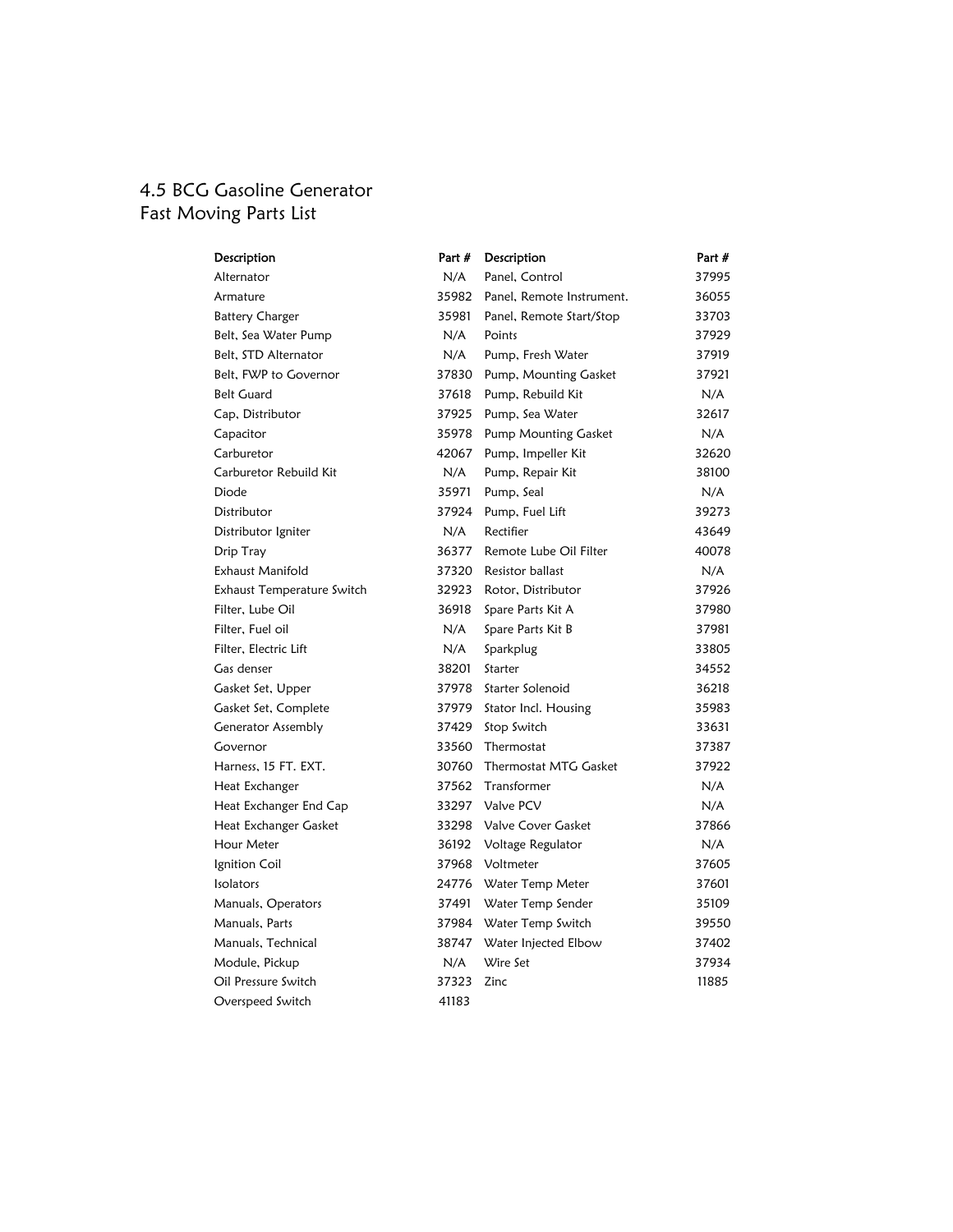#### 4.5 BCGB Gasoline Generators Fast Moving Parts List

| Description                | Part# | Description                      | Part# |
|----------------------------|-------|----------------------------------|-------|
| <b>Battery Charger</b>     |       | 43096 Oil Pressure Sender        | N/A   |
| Belt, Sea Water Pump       |       | 42790 Oil Temperature Switch     | 43242 |
| Belt, Governor             |       | 42798 Overspeed Shutdown         | 43836 |
| Belt, Timing               |       | 43036 Panel, Genset Control      | 43834 |
| <b>Belt Guard</b>          |       | 44188 Panel, Remote Instrument   | N/A   |
| Capacitor                  |       | 35978 Panel, Remote Start/Stop   | 43912 |
| Carburetor                 |       | 43788 Pump, Fresh Water          | 43809 |
| Carburetor Rebuild Kit     |       | Pump Mounting Gasket             | N/A   |
| Circuit Breaker 20Am 12VDC |       | 24683 Pump, Rebuild Kit          | 43809 |
| Diode                      | 35971 | Pump, Sea Water                  | 43275 |
| Dipstick                   |       | 42273 Pump Mounting Gasket       | N/A   |
| Distributor                |       | 42488 Pump, Impeller Kit         | 32620 |
| Distributor Cap            |       | 43059 Pump, Repair Kit           | 40455 |
| Distributor Igniter        |       | 43053 Pump, Fuel Lift            | 39273 |
| Distributor Rotor          |       | 43050 Rectifier                  | 43649 |
| Exhaust Temperature Switch |       | 32923 Remote Lube Oil Filter     | 40078 |
| Filter, Lube Oil           | 36918 | Resistor, Ballast                | N/A   |
| Filter, Fuel               | N/A   | Solenoid, Carburetor Choke       | 38038 |
| Fuse 8 amp                 |       | 33769 Spare Parts Kit A          | 42941 |
| Fuse 30 amp                |       | 43634 Spare Parts Kit B          |       |
| Gas denser                 | 43125 | Sparkplug                        | 43071 |
| Gasket, Head               |       | 43029 Starter Motor              | 34552 |
| Gasket, Oil Pan            | 42110 | Starter Solenoid                 | 32618 |
| Gasket Set, Upper          |       | Switch, On                       | 33632 |
| Gasket Set, Complete       |       | Switch, Start/Stop               | 42521 |
| Governor                   |       | 43793 Tank, Coolant Recovery     | 24977 |
| Heat Exchanger             |       | 43282 Thermostat                 | 39378 |
| Heat Exchanger End Ca      |       | 22850 Thermostat Mounting Gasket | 42260 |
| Heat Exchanger Gasket      | 22851 | Valve Cover Gasket               | 42688 |
| Hourmeter                  |       | 42388 Voltmeter                  | N/A   |
| Ignition Coil              |       | 42520 Water Temperature Meter    | N/A   |
| Isolators, Front           |       | 42810 Water Temperature Sender   | N/A   |
| Isolators, Rear            | 42810 | Water Temperature Switch         | 39550 |
| Manual, Operator           |       | Water Injected Exhaust Elbow     |       |
| Manual, Parts list         |       | Wire Set, Sparkplug & Coil       | 43060 |
| Manual, Technical          | 44898 | Zinc                             | 11885 |
| Oil Pressure Switch        | 37323 |                                  |       |
| Oil Pressure Meter         | N/A   |                                  |       |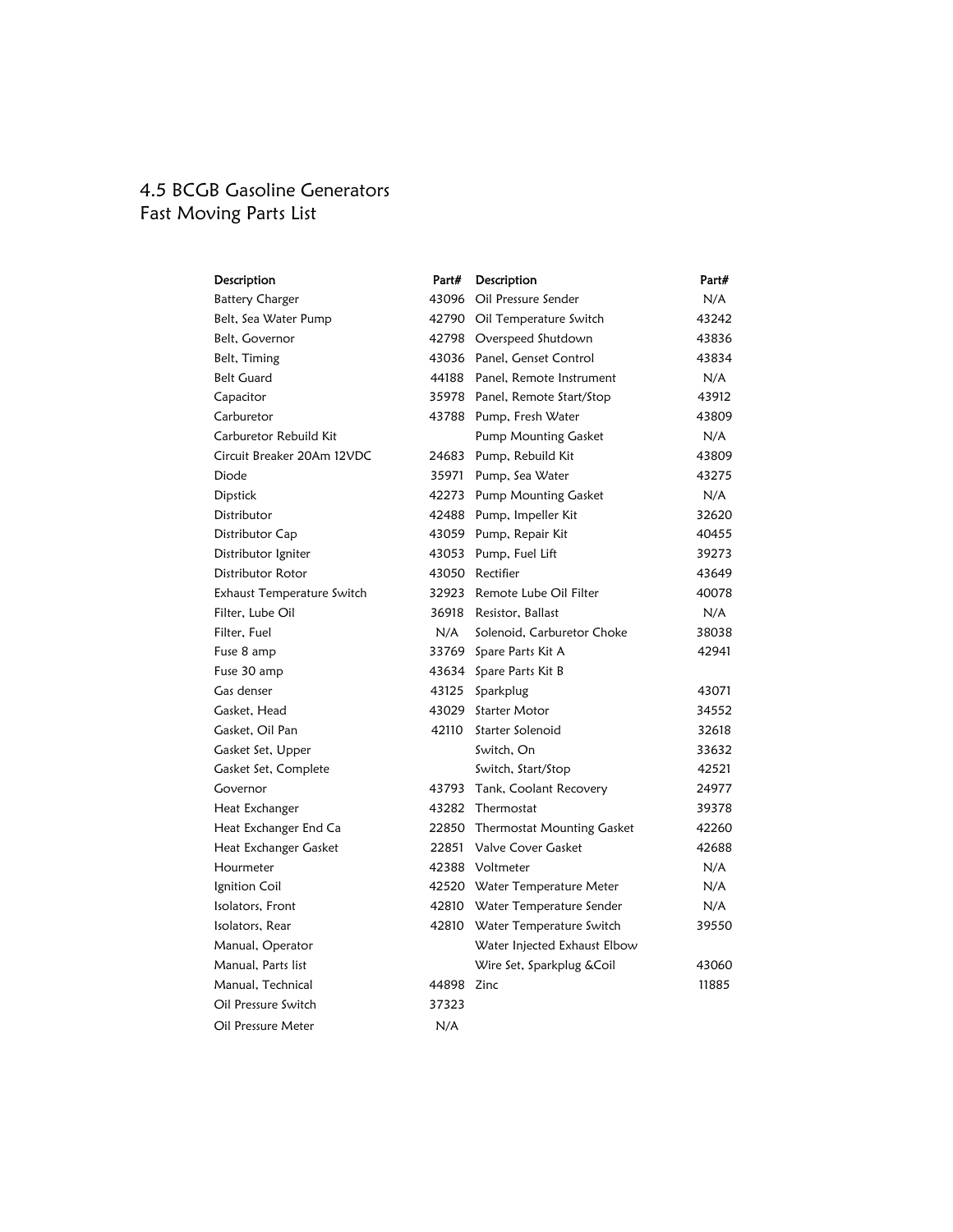# 4.5 BCGTC Gasoline Generator Fast Moving Parts List

| Description                   | Part# | Description                        | Part# |
|-------------------------------|-------|------------------------------------|-------|
| <b>Battery Charger</b>        |       | 43096 Oil Pressure Switch          | 37323 |
| Belt, Sea Water Pump          |       | 42790 Oil Pressure Meter           | N/A   |
| Belt, Governor                |       | 42798 Oil Pressure Sender          | N/A   |
| Belt, Timing                  |       | 43036 Oil Temperature Switch       | 43242 |
| <b>Belt Guard</b>             |       | 42694 Overspeed Shutdown           | 43240 |
| Capacitor 4.5 BCGTC           |       | 35985 Panel, Genset Control        | N/A   |
| Capacitor 7.2 BCGTC           |       | 35978 Panel, Remote Instrument     | N/A   |
| Capacitor 9.6 BCGTC           |       | 41199 Panel, Remote Start/Stop     | 42826 |
| Carburetor                    |       | 42776 Pump, Fresh Water            | 43809 |
| Carburetor Rebuild Kit        |       | 38100 Pump, Mounting Gasket        | 43005 |
| Circuit Breaker 20Amp 12VDC   |       | 24683 Pump, Rebuild Kit            | N/A   |
| Diode                         |       | Pump, Sea Water                    | 32617 |
| Dipstick                      |       | 42273 Pump, Mounting Gasket        | N/A   |
| Distributor                   |       | 42488 Pump, Impeller Kit           | 32620 |
| Distributor Cap               |       | 43059 Pump, Repair Kit             | 40455 |
| Distributor Igniter           |       | 43053 Pump, Fuel Lift              | 39273 |
| Distributor Rotor             |       | 43050 Rectifier                    | 43649 |
| Exhaust Temperature Switch    |       | 32923 Remote Lube Oil Filter       | 40078 |
| Filter, Lube Oil              |       | 36918 Resistor, Ballast            | N/A   |
| Filter, Fuel                  | N/A   | Solenoid, Carburetor w/jet         | 43800 |
| Fuse 8 amp                    |       | 33769 Spare Parts Kit A            | 42941 |
| Fuse 30 amp                   |       | 43634 Spare Parts Kit B            | 42942 |
| Gas denser                    |       | 43125 Sparkplug                    | 43071 |
| Gasket, Head                  |       | 43029 Starter Motor                | 34552 |
| Gasket, Oil Pan               |       | 42020 Starter Solenoid             | 36218 |
| Gasket Set, Upper             |       | 42943 Switch, On                   | 33632 |
| Gasket Set, Complete          |       | 42944 Switch, Start/Stop           | 42521 |
| Governor                      |       | 42822 Tank, Coolant Recovery       | 24977 |
| Heat Exchanger                |       | 43282 Thermostat                   | 39378 |
| Heat Exchanger End Cap        |       | 22850 Thermostat Mounting Gasket   | 42260 |
| Heat Exchanger Gasket         |       | 22851 Valve Cover Gasket           | 42688 |
| Hourmeter                     |       | 42388 Voltmeter                    | N/A   |
| Ignition Coil                 |       | 42520 Water Temperature Meter      | N/A   |
| Isolators, Front Left         |       | 42373 Water Temperature Sender     | N/A   |
| isolators, Rear & Front Right |       | 42810 Water Temperature Switch     | 39550 |
| Manual, Operator              |       | 42832 Water Injected Exhaust Elbow | 42724 |
| Manual, Parts list            |       | 44900 Wire Set, Sparkplug & Coil   | 43060 |
| Manual, Technical             | 44518 | Zinc                               | 11885 |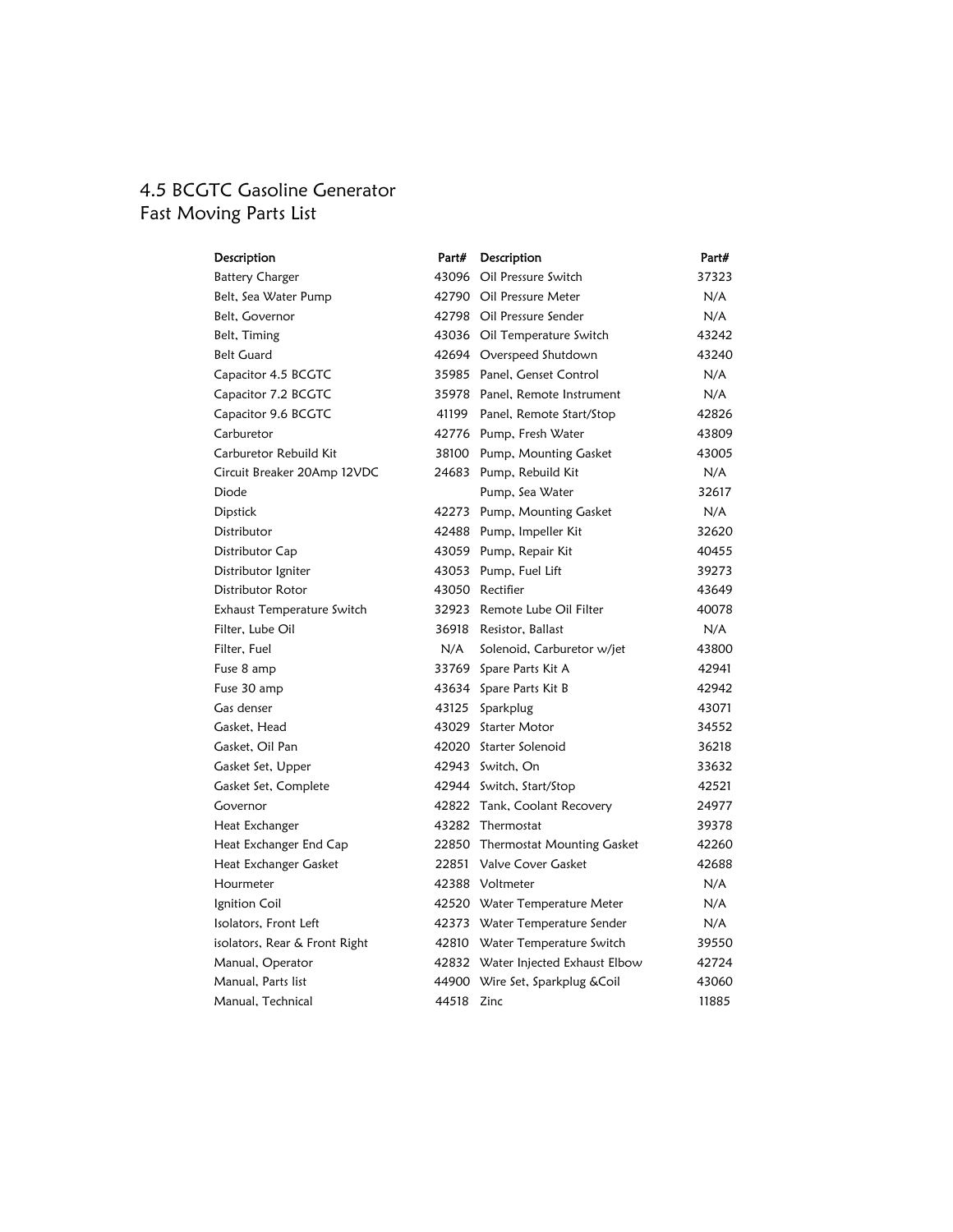## 4.5 BCGTE Gasoline Generator Fast Moving Parts List

| Description                   | Part # | Description                        | Part # |
|-------------------------------|--------|------------------------------------|--------|
| Air Sensor                    |        | 42748 MAP Sensor                   | 42130  |
| <b>Battery Charger</b>        |        | 43096 Oil Pressure Switch          | 37323  |
| Belt, Sea Water Pump          |        | 42790 Oil Pressure Meter           | N/A    |
| Belt, Governor                | N/A    | Oil Pressure Sender                | N/A    |
| Belt, Timing                  |        | 43036 Panel, Genset Control        | N/A    |
| <b>Belt Guard</b>             |        | 42694 Panel, Remote Instrument     | N/A    |
| Capacitor 4.5 BCGTE           |        | 35985 Panel, Remote Start/Stop     | 42610  |
| Capacitor 7.2 BCGTE           |        | 35978 Pump, Electronic Fuel        | 42190  |
| Capacitor 9.6 BCGTE           |        | 41199 Pump, Fresh Water            | 43809  |
| Circuit Breaker 20Amp 12VDC   |        | 24683 Pump, Mounting Gasket        | 43005  |
| Dipstick                      |        | 42273 Pump, Rebuild Kit            | N/A    |
| Distributor                   |        | 42488 Pump, Sea Water              | 32617  |
| Distributor Cap               |        | 43059 Pump, Mounting Gasket        | N/A    |
| Distributor Igniter           |        | 43053 Pump, impeller Kit           | 32620  |
| Distributor Rotor             |        | 43050 Pump, Repair Kit             | 40455  |
| <b>EFI Control</b>            |        | 43085 Rectifier                    | 43649  |
| Exhaust Temperature Switch    |        | 32923 Regulator, Fuel Pressure     | 42443  |
| Filter, Lube Oil              |        | 36918 Remote Lube Oil Filter       | 40078  |
| Filter Element, Fuel          |        | 40838 Resistor, Ballast            | N/A    |
| Fuse 2 amp                    |        | 42495 Spare Parts Kit A            | 43072  |
| Fuse 30 amp                   |        | 43634 Spare Parts Kit B            | 43073  |
| Gas denser                    | N/A    | Sparkplug                          | 43071  |
| Gasket, Head                  |        | 43029 Starter Motor                | 34552  |
| Gasket, Oil Pan               |        | 42020 Starter Solenoid             | 36218  |
| Gasket Set, Upper             |        | 43074 Switch, Start/Stop-Main      | 42486  |
| Gasket Set, Complete          |        | 43075 Switch, Start/Stop-Remote    | 42521  |
| Heat Exchanger                |        | 43282 Tank, Coolant Recovery       | 24977  |
| Heat Exchanger End Cap        |        | 22850 Thermostat                   | 39378  |
| Heat Exchanger Gasket         |        | 22851 Thermostat Mounting Gasket   | 42260  |
| Hourmeter                     |        | 42388 Valve Cover Gasket           | 42688  |
| Ignition Coil                 |        | 42520 Voltmeter                    | N/A    |
| Injector, Fuel                |        | 42221 Water Injected Exhaust Elbow | 42724  |
| isolators, Front Left         |        | 42373 Water Sensor                 | 42749  |
| Isolators, Rear & Front Right |        | 42810 Water Temperature Meter      | N/A    |
| Magnetic Sensor               |        | 41318 Water Temperature Sender     | N/A    |
| Manual, Operator              |        | 42595 Water Temperature Switch     | 39550  |
| Manual, Parts list            |        | 44900 Wire Set, Sparkplug & Coil   | 43060  |
| Manual, Technical             | 44518  | Zinc                               | 11885  |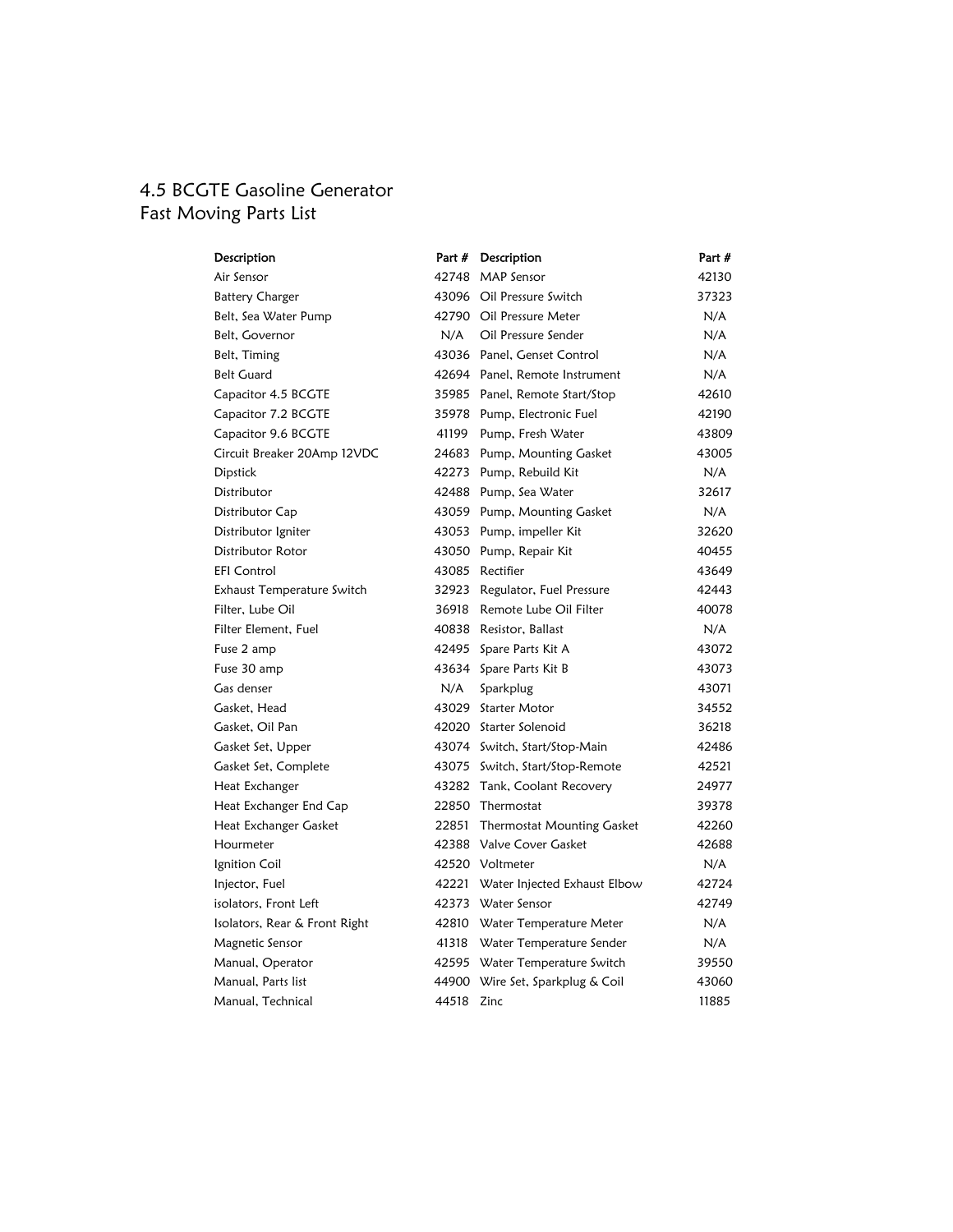## 5.0 BCG Gasoline Generator Fast Moving Parts List

| Description                |            | Part # Description                      | Part # |
|----------------------------|------------|-----------------------------------------|--------|
| Air Filter/ Flame Arrestor | NA L       | Oil pressure Meter                      | N/A    |
| <b>Battery Charger</b>     |            | 43096 Oil Pressure Sender               | N/A    |
| Belt, Water Pump Fresh     |            | 46813 Overspeed Shutdown                | 46723  |
| Belt, std Alternator       |            | N/A Panel, Genset Control               | 46461  |
| Belt, Timing               |            | 43036 Panel, Remote Instrument          | N/A    |
| <b>Belt Guard</b>          |            | 46425 Panel, Remote Start/Stop          | 42826  |
| Capacitor                  |            | 46875 Panel, Remote Start/Stop 15amp    | 43912  |
| Carburetor                 |            | 46740 PCV Valve                         | N/A    |
| Circuit Breaker 20a 12vdc  |            | 24683 Pump, Fresh Water (Inc. Pulley)   | 43809  |
| Controller Governor        |            | 46945 Pump, Mounting Gasket             | 43005  |
| Dipstick                   |            | 46803 Pump, Rebuild Kit - Fresh Water   | N/A    |
| Distributor                |            | 42488 Pump, Sea Water                   | 42026  |
| Distributor Cap            |            | 43059 Pump, Mounting Gasket (raw water) | N/A    |
| Distributor Igniter        |            | 43053 Pump, Impeller Kit                | 46622  |
| Distributor Rotor          |            | 43050 Pump, Repair Kit                  | 46623  |
| Dggenset Wire              |            | 46876 Pump, Seal                        | 33043  |
| Drip tray                  |            | N/A Pump, Fuel Lift                     | 46796  |
| Exhaust Temperature Switch |            | 32923 Rectifier                         | 43649  |
| Filter, Lube Oil           |            | 36918 Rely 12vdc 30amp w/diode          | 41150  |
| Filter, Fuel               | N/A        | Remote Lube Oil Filter                  | 40078  |
| Fuse 8 amp                 |            | 33769 Sensor Magnetic                   | 46874  |
| Fuse 30 amp                |            | 43634 Spare Parts Kit A                 | 47002  |
| Gasket, Head               |            | 43029 Spare Parts Kit B                 | N/A    |
| Gasket, Oil Pan            |            | 42020 Spark plug                        | 43071  |
| Gasket Set, Upper          | N/A        | <b>Starter Motor</b>                    | 46309  |
| Gasket set Complete        | N/A        | Starter Solenoid                        | N/A    |
| Governor, Actuator         |            | 46490 Switch, Start/stop                | 42521  |
| Heat Exchanger             |            | 46292 Tank, Coolant Recovery            | 24977  |
| Heat Exchanger End Cap     | N/A        | Thermostat                              | 39378  |
| Heat Exchanger Gasket      | N/A        | Thermostat Mounting Gasket              | 46124  |
| Hour meter                 |            | 42388 Valve Cover Gasket                | 42688  |
| Ignition Coil              |            | 42520 Voltage Regulator                 | N/A    |
| Isolators, Front           |            | 46272 Voltmeter                         | N/A    |
| isolators, Rear            |            | 46272 Water Injected Exhaust Elbow      | 46157  |
| Manual, Operator           |            | 46983 Water Temperature Meter           | N/A    |
| Manual, Parts list         | N/A        | Water Temperature Sender                | N/A    |
| Manual, Technical          | N/A        | Water Temperature Switch                | 39550  |
| Manual, Installation       |            | 43268 Wire set, Spark plug              | 43060  |
| Oil Pressure Switch        | 37323 Zinc |                                         | 11885  |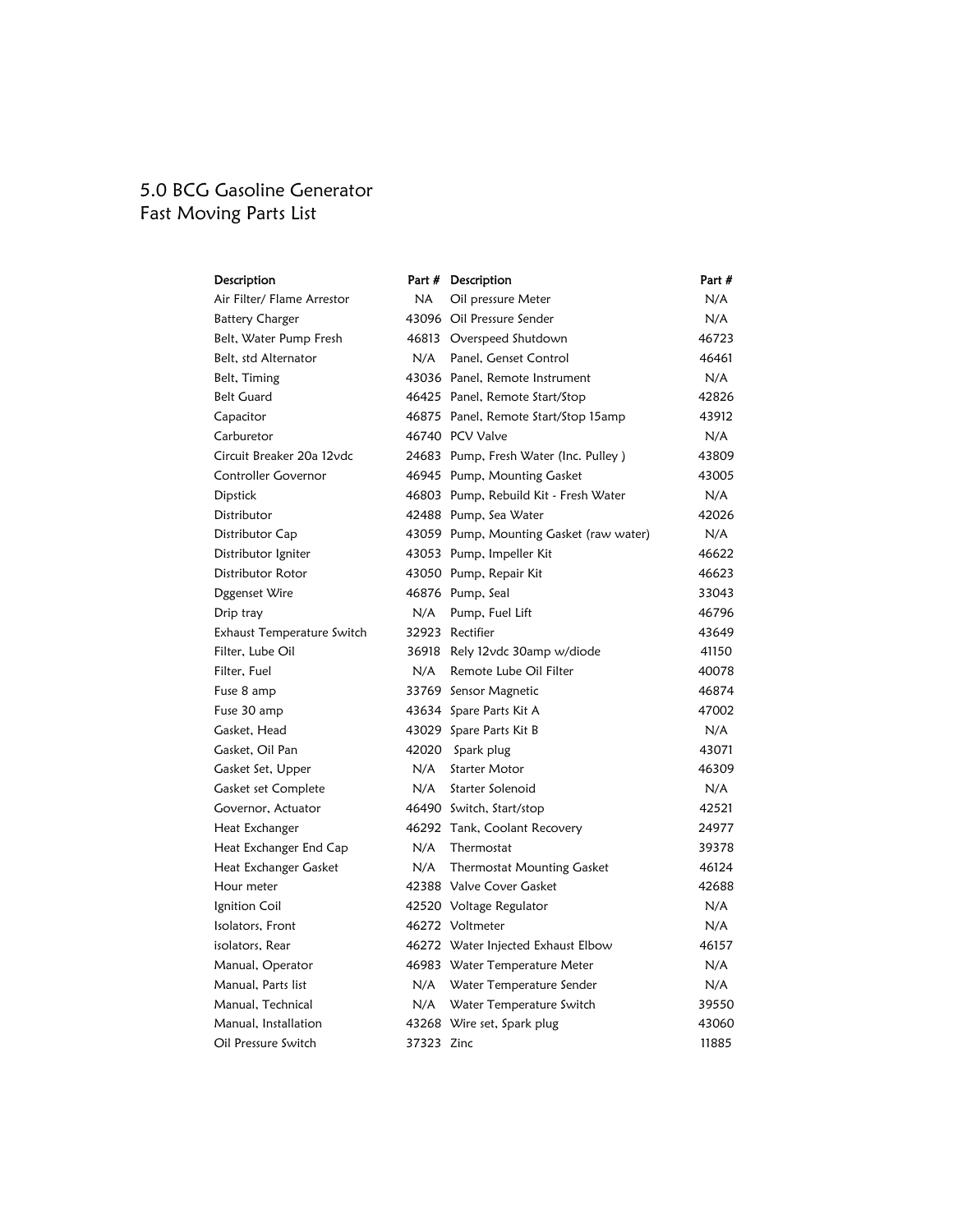## 5.0 BCGA Gasoline Generator Fast Moving Parts List

| Description                |            | Part # Description                      | Part # |
|----------------------------|------------|-----------------------------------------|--------|
| Air Filter/ Flame Arrestor | <b>NA</b>  | Oil pressure Meter                      | N/A    |
| <b>Battery Charger</b>     |            | 43096 Oil Pressure Sender               | N/A    |
| Belt, Water Pump Fresh     |            | 46813 Over speed Shutdown               | 46723  |
| Belt, std Alternator       | N/A        | Panel, Genset Control                   | 46461  |
| Belt, Timing               |            | 43036 Panel, Remote Instrument          | N/A    |
| <b>Belt Guard</b>          |            | 46425 Panel, Remote Start/Stop          | 42826  |
| Capacitor                  |            | 46639 Panel, Remote Start/Stop 15amp    | 43912  |
| Carburetor                 |            | 46740 PCV Valve                         | N/A    |
| Circuit Breaker 20a 12vdc  |            | 24683 Pump, Fresh Water(Inc. Pulley)    | 43809  |
| <b>Controller Governor</b> |            | 46945 Pump, Mounting Gasket             | 43005  |
| <b>Dipstick</b>            |            | 46803 Pump, Rebuild Kit - Fresh Water   | N/A    |
| Distributor                |            | 42488 Pump, Sea Water                   | 42026  |
| Distributor Cap            |            | 43059 Pump, Mounting Gasket (raw water) | N/A    |
| Distributor Igniter        |            | 43053 Pump, Impeller Kit                | 46622  |
| Distributor Rotor          |            | 43050 Pump, Repair Kit                  | 46623  |
| Dggenset Wire              |            | 46876 Pump, Seal                        | 33043  |
| Drip tray                  | N/A        | Pump, Fuel Lift                         | 46796  |
| Exhaust Temperature Switch |            | 32923 Rectifier                         | 43649  |
| Filter, Lube Oil           |            | 36918 Rely 12vdc 30amp w/diode          | 41150  |
| Filter, Fuel               | N/A        | Remote Lube Oil Filter                  | 40078  |
| Fuse 8 amp                 |            | 33769 Sensor Magnetic                   | 46874  |
| Fuse 30 amp                |            | 43634 Spare Parts Kit A                 | 47002  |
| Gasket, Head               |            | 43029 Spare Parts Kit B                 | N/A    |
| Gasket, Oil Pan            |            | 42020 Spark plug                        | 43071  |
| Gasket Set, Upper          | N/A        | Starter Motor                           | 46309  |
| Gasket set Complete        | N/A        | Starter Solenoid                        | N/A    |
| Governor, Actuator         |            | 46490 Switch, Start/stop                | 42521  |
| Heat Exchanger             |            | 46292 Tank, Coolant Recovery            | 24977  |
| Heat Exchanger End Cap     | N/A        | Thermostat                              | 39378  |
| Heat Exchanger Gasket      | N/A        | Thermostat Mounting Gasket              | 46124  |
| Hourmeter                  |            | 42388 Valve Cover Gasket                | 42688  |
| Ignition Coil              |            | 42520 Voltage Regulator                 | N/A    |
| Isolators, Front           |            | 46272 Voltmeter                         | N/A    |
| Isolators, Rear            |            | 46272 Water Injected Exhaust Elbow      | 46157  |
| Manual, Operator           |            | 46983 Water Temperature Meter           | N/A    |
| Manual, Parts list         | N/A        | Water Temperature Sender                | N/A    |
| Manual, Technical          | N/A        | Water Temperature Switch                | 39550  |
| Manual, Installation       |            | 43268 Wire set, Spark plug              | 43060  |
| Oil Pressure Switch        | 37323 Zinc |                                         | 11885  |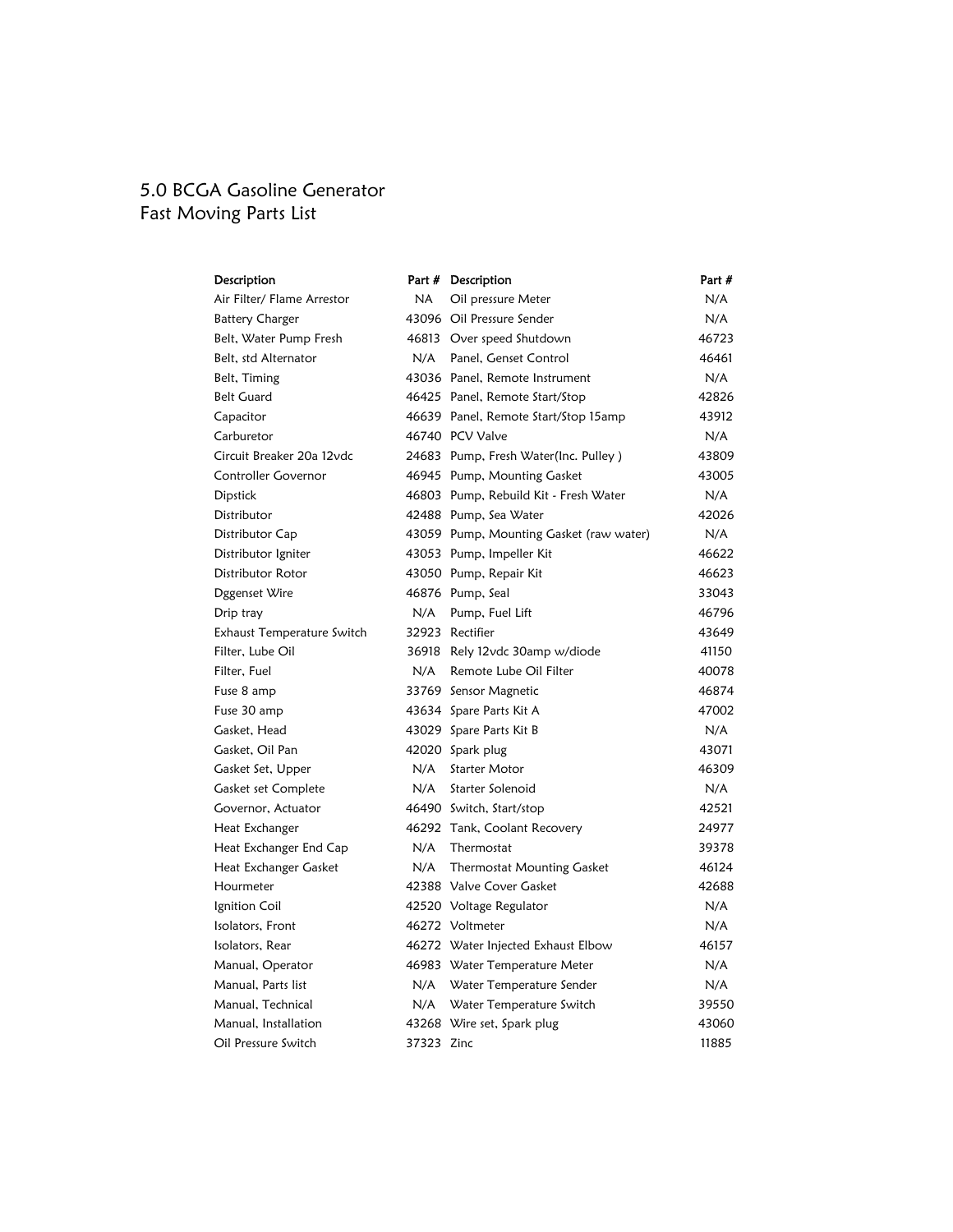#### 6.5 BCG Gasoline Generator Fast Moving Parts List

| Description                                          | Part # | Description               | Part # |
|------------------------------------------------------|--------|---------------------------|--------|
| Alternator                                           | N/A    | Panel, Control            | 35201  |
| Armature                                             | 35970  | Panel, Remote Instrument  | 36055  |
| <b>Battery Charger</b>                               | 35981  | Panel, Remote Start/Stop  | 33703  |
| Belt, Sea Water Pump                                 | 32977  | Points                    | 35740  |
| Belt, STD Alternator                                 | 35440  | Pump, Fresh Water         | 35599  |
| Belt, FWP to Governor                                | N/A    | Pump, Mounting Gasket     | 35602  |
| <b>Belt Guard</b>                                    | 35157  | Pump, Rebuild Kit         | N/A    |
| Cap, Distributor                                     | 35608  | Pump, Sea Water           | 32617  |
| Capacitor                                            | 35978  | Pump Mounting Gasket      | N/A    |
| Carburetor                                           | 35343  | Pump, Impeller Kit        | 32620  |
| Carburetor Rebuild Kit                               | 38100  | Pump, Repair Kit          | N/A    |
| Diode                                                | 35971  | Pump, Seal                | N/A    |
| Distributor                                          | 35451  | Pump, Fuel Lift           | 33630  |
| Distributor Igniter                                  | N/A    | Rectifier                 | 43649  |
| Drip Tray                                            | 36376  | Remote Lube Oil Filter    | N/A    |
| <b>Exhaust Manifold</b>                              | 37326  | <b>Resistor Ballast</b>   | 35665  |
| Exhaust Temp. Switch                                 | 32923  | Rotor, Distributor        | 35609  |
| Filter, Lube Oil                                     | 35595  | Spare Parts Kit A         | 35694  |
| Filter, Fuel Oil                                     | N/A    | Spare Parts Kit B         | 35695  |
| Filter, Electric Lift                                | 35920  | Sparkplug                 | 33805  |
| Gas denser                                           | 38241  | Starter                   | 34552  |
| Gasket Set, Upper                                    | 35692  | Starter Solenoid          | 36218  |
| Gasket Set, Complete                                 | 35693  | Stator Incl. Housing      | 35973  |
| Generator Assembly                                   | 37438  | Stop Switch               | 33631  |
| Governor                                             | 34821  | Thermostat                | 35736  |
| Harness, 15 FT. EXT.                                 | 30760  | Thermostat MTG Gasket     | 34196  |
| Heat Exchanger                                       | 36891  | Transformer               | N/A    |
| Heat Exchanger End Cap                               | 33297  | Valve PCV                 | N/A    |
| Heat Exchanger Gasket                                | 33298  | <b>Valve Cover Gasket</b> | 35479  |
| Hour Meter                                           | 12892  | Voltage Regulator         | N/A    |
| Ignition Coil                                        | 35667  | Voltmeter                 | 37605  |
| Isolators                                            | 24776  | Water Temp Meter          | 37601  |
| Manuals, Operators                                   | 35729  | Water Temp Sender         | 35109  |
| Manuals, Parts                                       | 36194  | Water Temp Switch         | 39550  |
| Manuals, Technical                                   | 36209  | Water Injected Elbow      | Note 1 |
| Module, Pickup                                       | 35619  | Wire Set                  | Note 2 |
| Oil Pressure Switch                                  | 37323  | Zinc                      | 11885  |
| Over speed Switch                                    | 41183  |                           |        |
| Note1: Water Injected Elbow 34486 (45°) - 33067(90°) |        |                           |        |

Note2: Wire Set Requires (2) 35669 & (1) 35670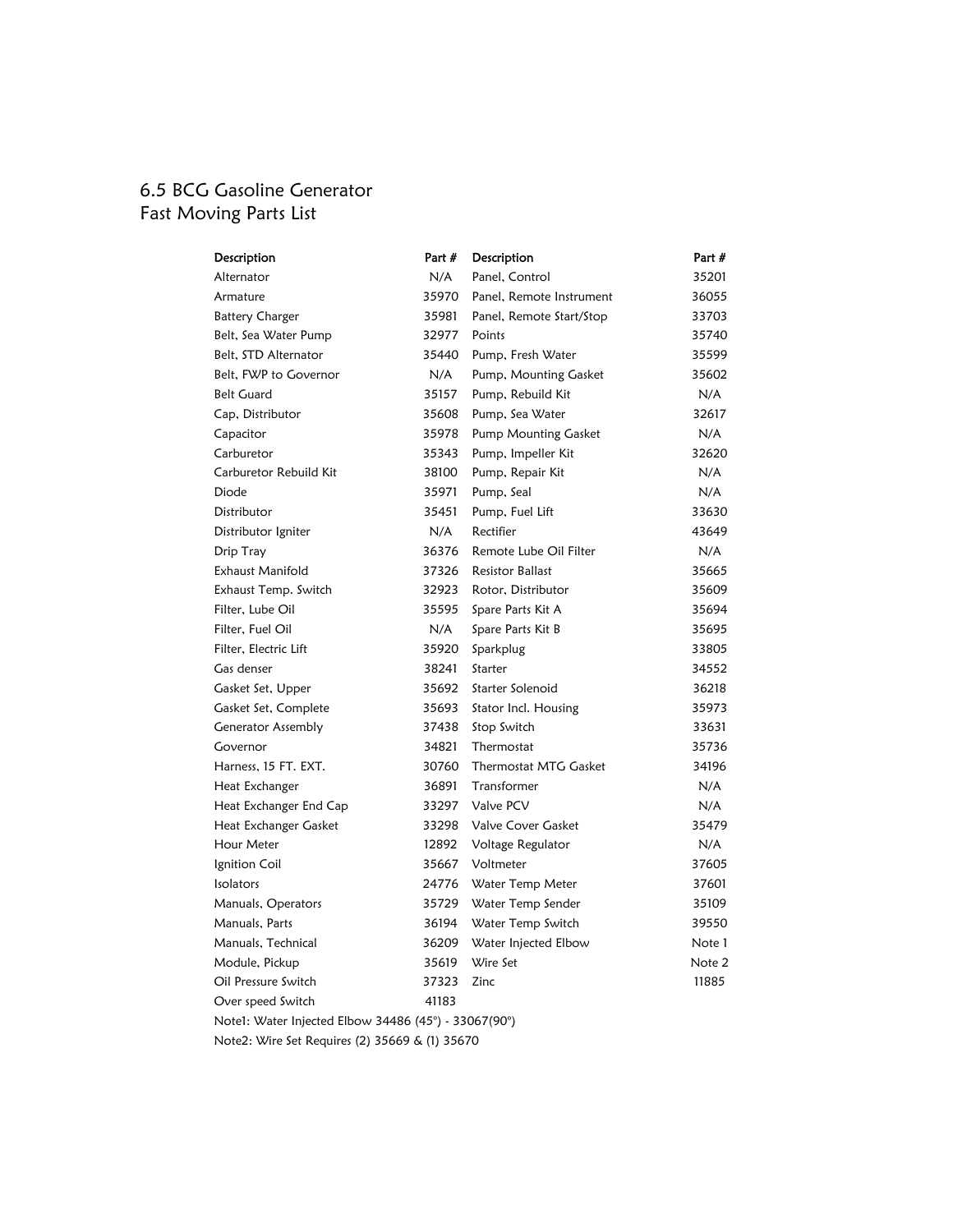#### 6.5 TWG Gasoline Generator Fast Moving Parts List

| Description            | Part #     | Description                  | Part #     |
|------------------------|------------|------------------------------|------------|
| Alternator             | 24684      | Panel, Control               | 33780      |
| Armature               | 33829      | Panel, Remote Instrument     | 36055      |
| <b>Battery Charger</b> | N/A        | Panel, Remote Start/Stop     | 33703      |
| Belt, Sea Water Pump   | 33681      | Points                       | N/A        |
| Belt, STD Alternator   | 30592      | Pump, Fresh Water            | 34563      |
| Belt, FWP to Governor  | N/A        | Pump, Mounting Gasket        | 34086      |
| <b>Belt Guard</b>      | 33573      | Pump, Rebuild Kit            | N/A        |
| Cap, Distributor       | 34113      | Pump, Sea Water              | 24102      |
| Capacitor              | 30806      | Pump Mounting Gasket         | N/A        |
| Carburetor             | 33751      | Pump, Impeller Kit           | 33112      |
| Carburetor Rebuild Kit | N/A        | Pump, Repair Kit             | 24652      |
| Diode                  | N/A        | Pump, Seal                   | 24649      |
| Distributor            | 33807      | Pump, Fuel Lift              | 33630      |
| Distributor Igniter    | 34164      | Rectifier                    | 43649      |
| Drip Tray              | <b>NLA</b> | Remote Lube Oil Filter       | N/A        |
| Exhaust Manifold       | 37327      | Resistor, Ballast            | N/A        |
| Exhaust Temp. Switch   | 32923      | Rotor, Distributor           | 34093      |
| Filter, Lube Oil       | 36918      | Spare Parts Kit A            | 33803      |
| Filter, Fuel oil       | N/A        | Spare Parts Kit B            | 33804      |
| Filter, Electric Lift  | 35920      | Sparkplug                    | 33805      |
| Gas denser             | N/A        | Starter                      | <b>NLA</b> |
| Gasket Set, Upper      | 33801      | Starter Solenoid             | 36321      |
| Gasket Set, Complete   | 33802      | Stator Incl. Housing         | 33834      |
| Generator Assembly     | 33289      | Stop Switch                  | 33631      |
| Governor               | 33560      | Thermostat                   | 35736      |
| Harness, 15 FT. EXT.   | 30760      | <b>Thermostat MTG Gasket</b> | 33417      |
| Heat Exchanger         | 36897      | Transformer                  | N/A        |
| Heat Exchanger End Cap | 22850      | Valve PCV                    | 33808      |
| Heat Exchanger Gasket  | 22851      | <b>Valve Cover Gasket</b>    | 33819      |
| Hour Meter             | Note 1     | Voltage Regulator            | 24579      |
| Ignition Coil          | 33806      | Voltmeter                    | 37605      |
| Isolators              | Note 2     | Water Temp Meter             | 37601      |
| Manuals, Operators     | 33974      | Water Temp Sender            | 35109      |
| Manuals, Parts         | 34908      | Water Temp Switch            | 39550      |
| Manuals, Technical     | 34645      | Water Injected Elbow         | 34486      |
| Module, Pickup         | 40609      | Wire Set                     | 33817      |
| Oil Pressure Switch    | 33935      | Zinc                         | 11885      |
| Over speed Switch      | 41196      |                              |            |
|                        |            |                              |            |

Note1: Hour Meter - Before 1986 Use 12892 ; 1986 & After Use 36192

Note2: Isolators - Front Use 24776 ; Rear Use 21529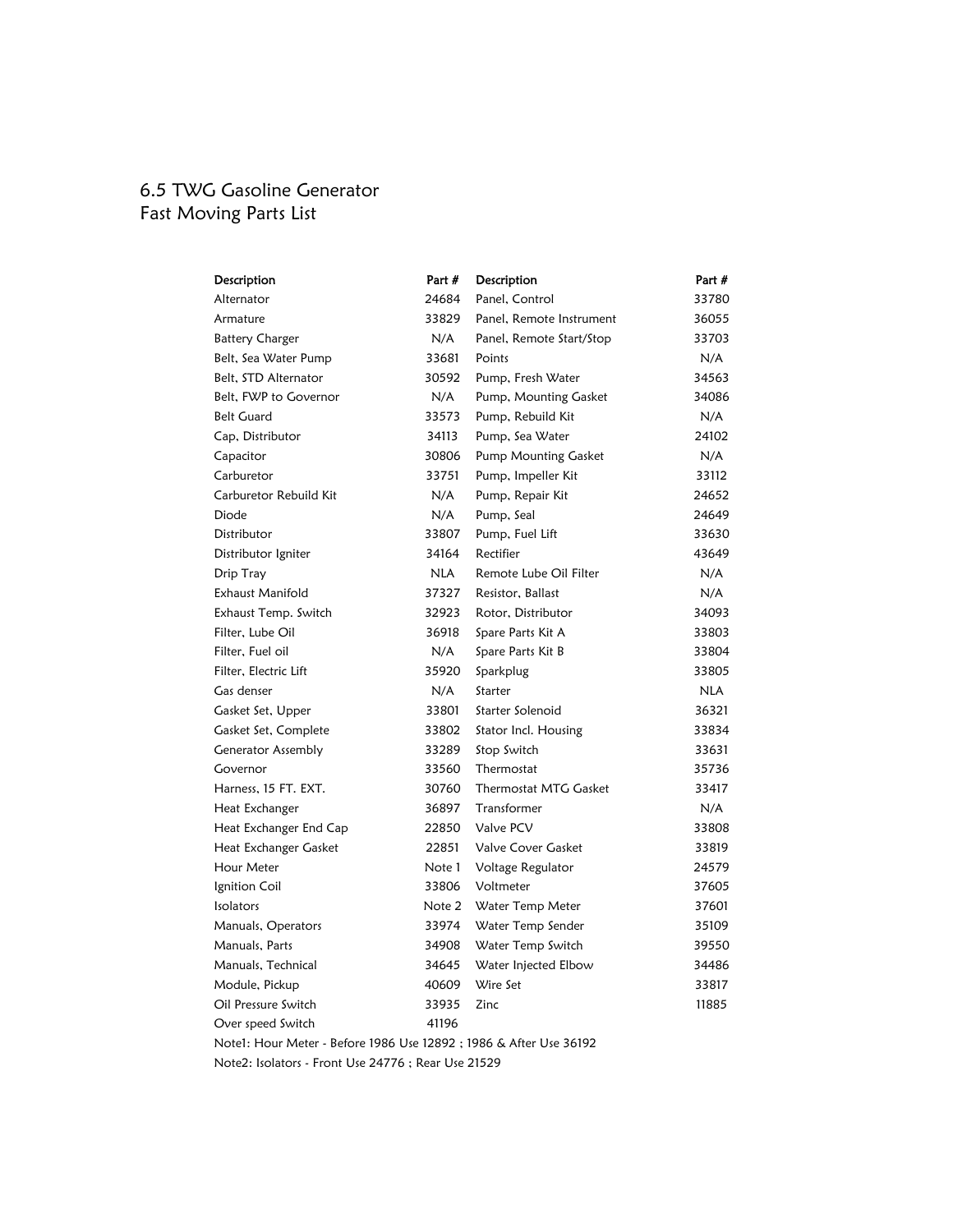## 7.0 BCG Gasoline Generator Fast Moving Parts List

| Description            | Part # | Description               | Part # |
|------------------------|--------|---------------------------|--------|
| Alternator             | N/A    | Panel, Control            | 37995  |
| Armature               | 35970  | Panel, Remote Instrument  | 36055  |
| <b>Battery Charger</b> | 35981  | Panel, Remote Start/Stop  | 33703  |
| Belt, Sea Water Pump   | N/A    | Points                    | 37929  |
| Belt, STD Alternator   | N/A    | Pump, Fresh Water         | 37919  |
| Belt. FWP to Governor  | 35299  | Pump, Mounting Gasket     | 37921  |
| <b>Belt Guard</b>      | 37618  | Pump, Rebuild Kit         | N/A    |
| Cap, Distributor       | 37925  | Pump, Sea Water           | 32617  |
| Capacitor              | 35978  | Pump Mounting Gasket      | N/A    |
| Carburetor             | 38949  | Pump, Impeller Kit        | 32620  |
| Carburetor Rebuild Kit | 38100  | Pump, Repair Kit          | N/A    |
| Diode                  | 35971  | Pump, Seal                | N/A    |
| Distributor            | 37924  | Pump, Fuel Lift           | 39273  |
| Distributor Igniter    | N/A    | Rectifier                 | 43649  |
| Drip Tray              | 36377  | Remote Lube Oil Filter    | 40078  |
| Exhaust Manifold       | 37320  | <b>Resistor ballast</b>   | N/A    |
| Exhaust Temp. Switch   | 32923  | Rotor, Distributor        | 37926  |
| Filter, Lube Oil       | 36918  | Spare Parts Kit A         | 38571  |
| Filter, Fuel oil       | N/A    | Spare Parts Kit B         | 38572  |
| Filter, Electric Lift  | N/A    | Sparkplug                 | 38568  |
| Gas denser             | 38201  | Starter                   | 34552  |
| Gasket Set, Upper      | 38569  | Starter Solenoid          | 36218  |
| Gasket Set, Complete   | 38570  | Stator Incl. Housing      | 35973  |
| Generator Assembly     | N/A    | Stop Switch               | 33631  |
| Governor               | 33560  | Thermostat                | 37387  |
| Harness, 15 FT. EXT.   | 30760  | Thermostat MTG Gasket     | 37922  |
| Heat Exchanger         | 37772  | Transformer               | N/A    |
| Heat Exchanger End Cap | 22850  | Valve PCV                 | N/A    |
| Heat Exchanger Gasket  | 22851  | <b>Valve Cover Gasket</b> | 38537  |
| Hour Meter             | 36192  | Voltage Regulator         | N/A    |
| Ignition Coil          | 37968  | Voltmeter                 | 37605  |
| Isolators              | 24776  | Water Temp Meter          | 37601  |
| Manuals, Operators     | 38310  | Water Temp Sender         | 35109  |
| Manuals, Parts         | 37984  | Water Temp Switch         | 39550  |
| Manuals, Technical     | 38747  | Water Injected Elbow      | 37402  |
| Module, Pickup         | N/A    | Wire Set                  | 38566  |
| Oil Pressure Switch    | 37323  | Zinc                      | 11885  |
|                        |        |                           |        |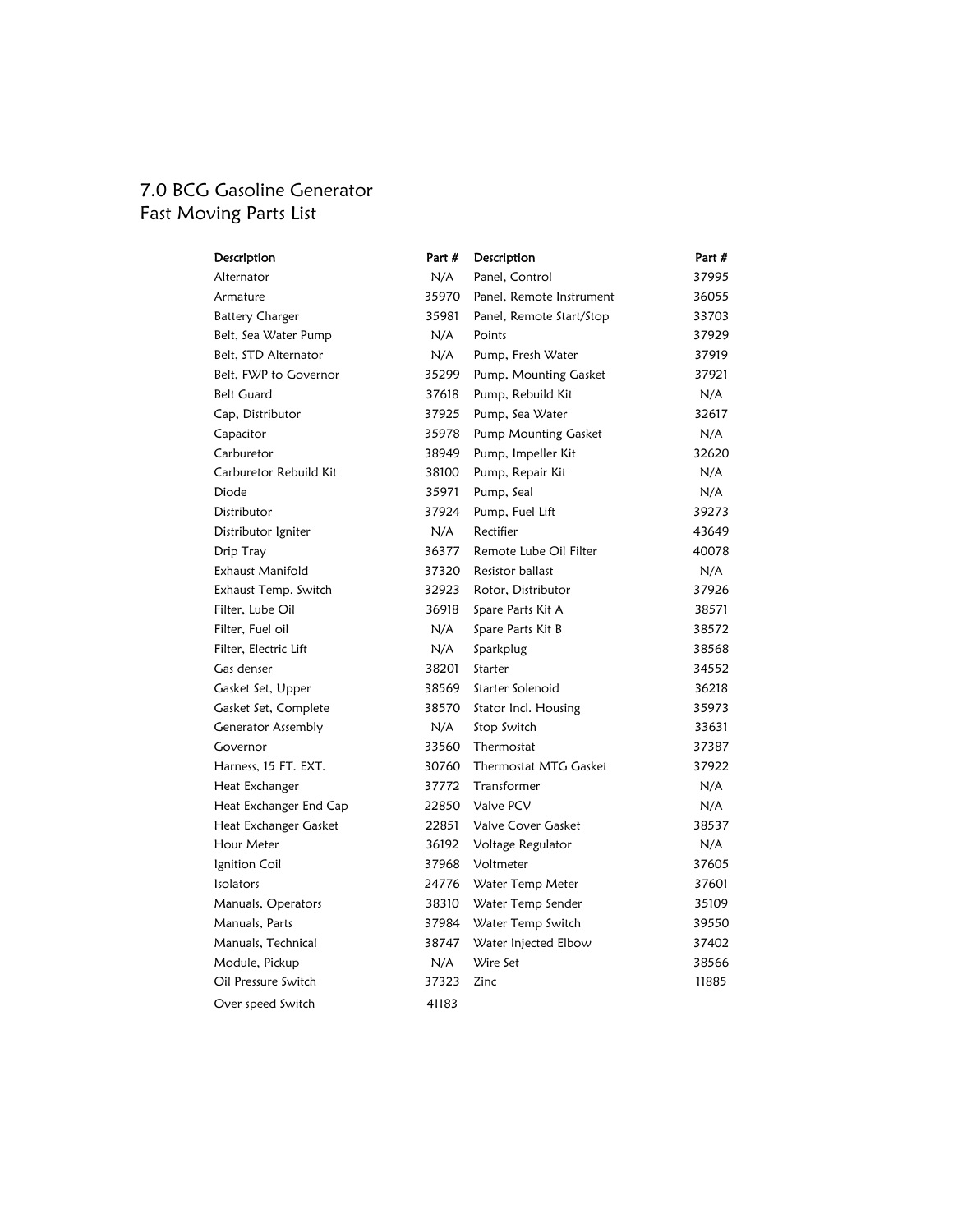## 7.0 BCGA Gasoline Generator Fast Moving Parts List

| Description            | Part # | Description              | Part # |
|------------------------|--------|--------------------------|--------|
| Alternator             | N/A    | Panel, Control           | 37995  |
| Armature               | 35970  | Panel, Remote Instrument | 36055  |
| <b>Battery Charger</b> | 35981  | Panel, Remote Start/Stop | 33703  |
| Belt, Sea Water Pump   | N/A    | Points                   | 37929  |
| Belt. STD Alternator   | N/A    | Pump, Fresh Water        | 37919  |
| Belt, FWP to Governor  | 35299  | Pump, Mounting Gasket    | 37921  |
| <b>Belt Guard</b>      | 37618  | Pump, Rebuild Kit        | N/A    |
| Cap, Distributor       | 37925  | Pump, Sea Water          | 32617  |
| Capacitor              | 35978  | Pump Mounting Gasket     | N/A    |
| Carburetor             | 38949  | Pump, Impeller Kit       | 32620  |
| Carburetor Rebuild Kit | 38100  | Pump, Repair Kit         | N/A    |
| Diode                  | 35971  | Pump, Seal               | N/A    |
| Distributor            | 37924  | Pump, Fuel Lift          | 39273  |
| Distributor Igniter    | N/A    | Rectifier                | 43649  |
| Drip Tray              | 36377  | Remote Lube Oil Filter   | 40078  |
| Exhaust Manifold       | 37320  | <b>Resistor ballast</b>  | N/A    |
| Exhaust Temp. Switch   | 32923  | Rotor, Distributor       | 37926  |
| Filter, Lube Oil       | 36918  | Spare Parts Kit A        | 38571  |
| Filter, Fuel oil       | N/A    | Spare Parts Kit B        | 38572  |
| Filter, Electric Lift  | N/A    | Sparkplug                | 38568  |
| Gas denser             | 38201  | Starter                  | 34552  |
| Gasket Set, Upper      | 38569  | Starter Solenoid         | 36218  |
| Gasket Set, Complete   | 38570  | Stator Incl. Housing     | 38752  |
| Generator Assembly     | N/A    | Stop Switch              | 33631  |
| Governor               | 33560  | Thermostat               | 37387  |
| Harness, 15 FT. EXT.   | 30760  | Thermostat MTG Gasket    | 37922  |
| Heat Exchanger         | 37772  | Transformer              | N/A    |
| Heat Exchanger End Cap | 22850  | Valve PCV                | N/A    |
| Heat Exchanger Gasket  | 22851  | Valve Cover Gasket       | 38537  |
| Hour Meter             | 36192  | Voltage Regulator        | N/A    |
| Ignition Coil          | 37968  | Voltmeter                | 37605  |
| Isolators              | 24776  | Water Temp Meter         | 37601  |
| Manuals, Operators     | 38310  | Water Temp Sender        | 35109  |
| Manuals, Parts         | 37984  | Water Temp Switch        | 39550  |
| Manuals, Technical     | 38747  | Water Injected Elbow     | 37402  |
| Module, Pickup         | N/A    | Wire Set                 | 38566  |
| Oil Pressure Switch    | 37323  | Zinc                     | 11885  |
| Over speed Switch      | 41183  |                          |        |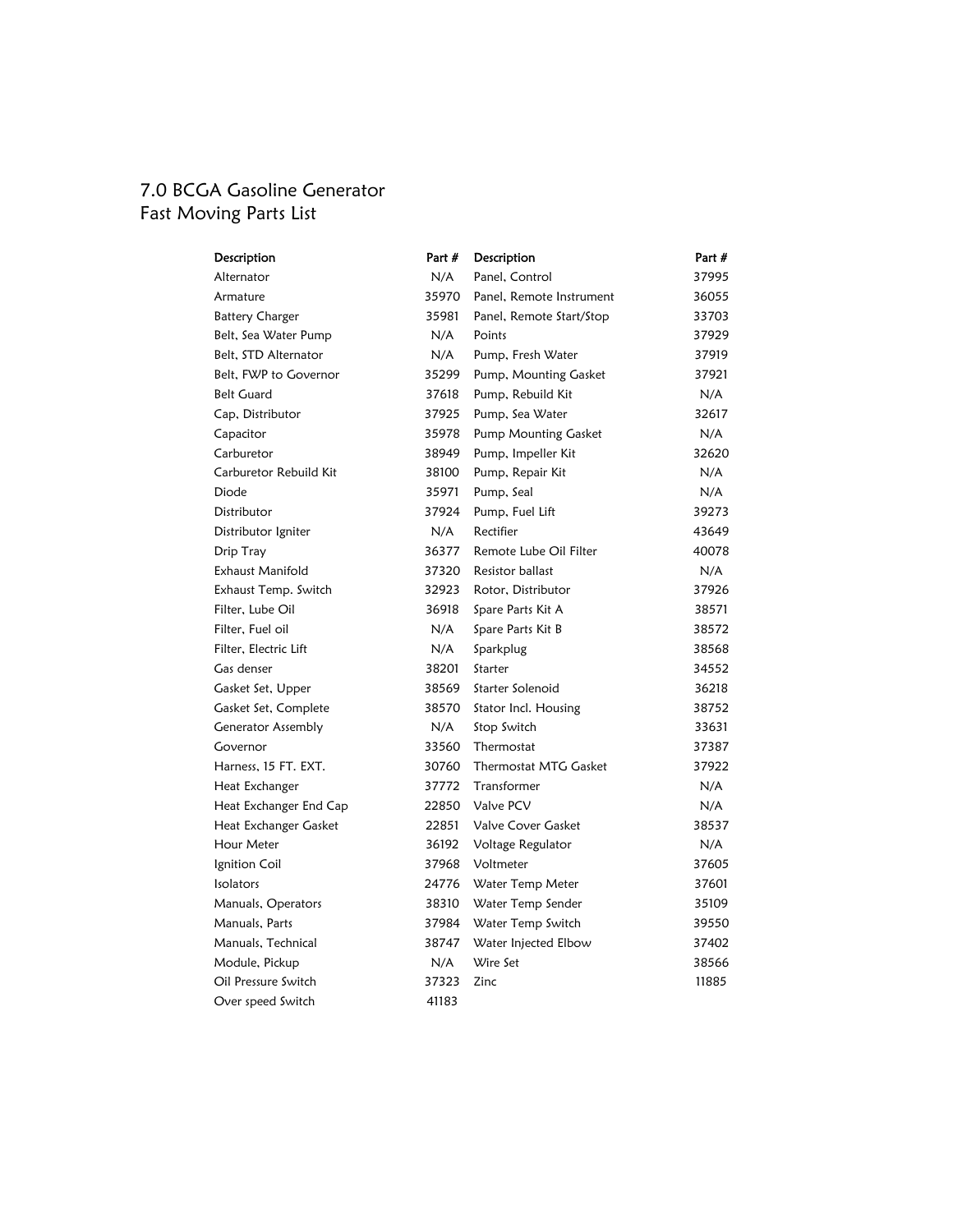#### 7.0 BCGB Gasoline Generator Fast Moving Parts List

| Description                | Part# | Description                        | Part # |
|----------------------------|-------|------------------------------------|--------|
| <b>Battery Charger</b>     |       | 43096 Oil Pressure Sender          | N/A    |
| Belt, Sea Water Pump       |       | 42790 Oil Temperature Switch       | 43242  |
| Belt, Governor             |       | 42798 Over speed Shutdown          | 43836  |
| Belt, Timing               |       | 43036 Panel, Genset Control        | 43834  |
| <b>Belt Guard</b>          | 44188 | Panel, Remote Instrument           | N/A    |
| Capacitor                  |       | 35978 Panel, Remote Start/Stop     | 43912  |
| Carburetor                 |       | 43788 Pump, Fresh Water            | 43809  |
| Carburetor Rebuild Kit     |       | Pump Mounting Gasket               | N/A    |
| Circuit Breaker 20Am 12VDC |       | 24683 Pump, Rebuild Kit            | 43809  |
| Diode                      | 35971 | Pump, Sea Water                    | 43275  |
| Dipstick                   |       | 42273 Pump Mounting Gasket         | N/A    |
| Distributor                |       | 42488 Pump, Impeller Kit           | 32620  |
| Distributor Cap            |       | 43059 Pump, Repair Kit             | 40455  |
| Distributor Igniter        |       | 43053 Pump, Fuel Lift              | 39273  |
| Distributor Rotor          | 43050 | Rectifier                          | 43649  |
| Exhaust Temperature Switch | 32923 | Remote Lube Oil Filter             | 40078  |
| Filter, Lube Oil           | 36918 | Resistor, Ballast                  | N/A    |
| Filter, Fuel               | N/A   | Solenoid, Carburetor Choke         | 38038  |
| Fuse 8 amp                 |       | 33769 Spare Parts Kit A            | 42941  |
| Fuse 30 amp                |       | 43634 Spare Parts Kit B            |        |
| Gasdenser                  | 43125 | Sparkplug                          | 43071  |
| Gasket, Head               | 43029 | Starter Motor                      | 34552  |
| Gasket, Oil Pan            | 42110 | Starter Solenoid                   | 32618  |
| Gasket Set, Upper          |       | Switch, On                         | 33632  |
| Gasket Set, Complete       |       | Switch, Start/Stop                 | 42521  |
| Governor                   |       | 43793 Tank, Coolant Recovery       | 24977  |
| Heat Exchanger             | 43282 | Thermostat                         | 39378  |
| Heat Exchanger End Ca      |       | 22850 Thermostat Mounting Gasket   | 42260  |
| Heat Exchanger Gasket      | 22851 | Valve Cover Gasket                 | 42688  |
| Hourmeter                  | 42388 | Voltmeter                          | N/A    |
| Ignition Coil              |       | 42520 Water Temperature Meter      | N/A    |
| Isolators, Front           |       | 42810 Water Temperature Sender     | N/A    |
| Isolators, Rear            |       | 42810 Water Temperature Switch     | 39550  |
| Manual, Operator           |       | 44200 Water Injected Exhaust Elbow |        |
| Manual, Parts list         |       | 45000 Wire Set, Sparkplug & Coil   | 43060  |
| Manual, Technical          | 44898 | Zinc                               | 11885  |
| Oil Pressure Switch        | 37323 |                                    |        |
| Oil Pressure Meter         | N/A   |                                    |        |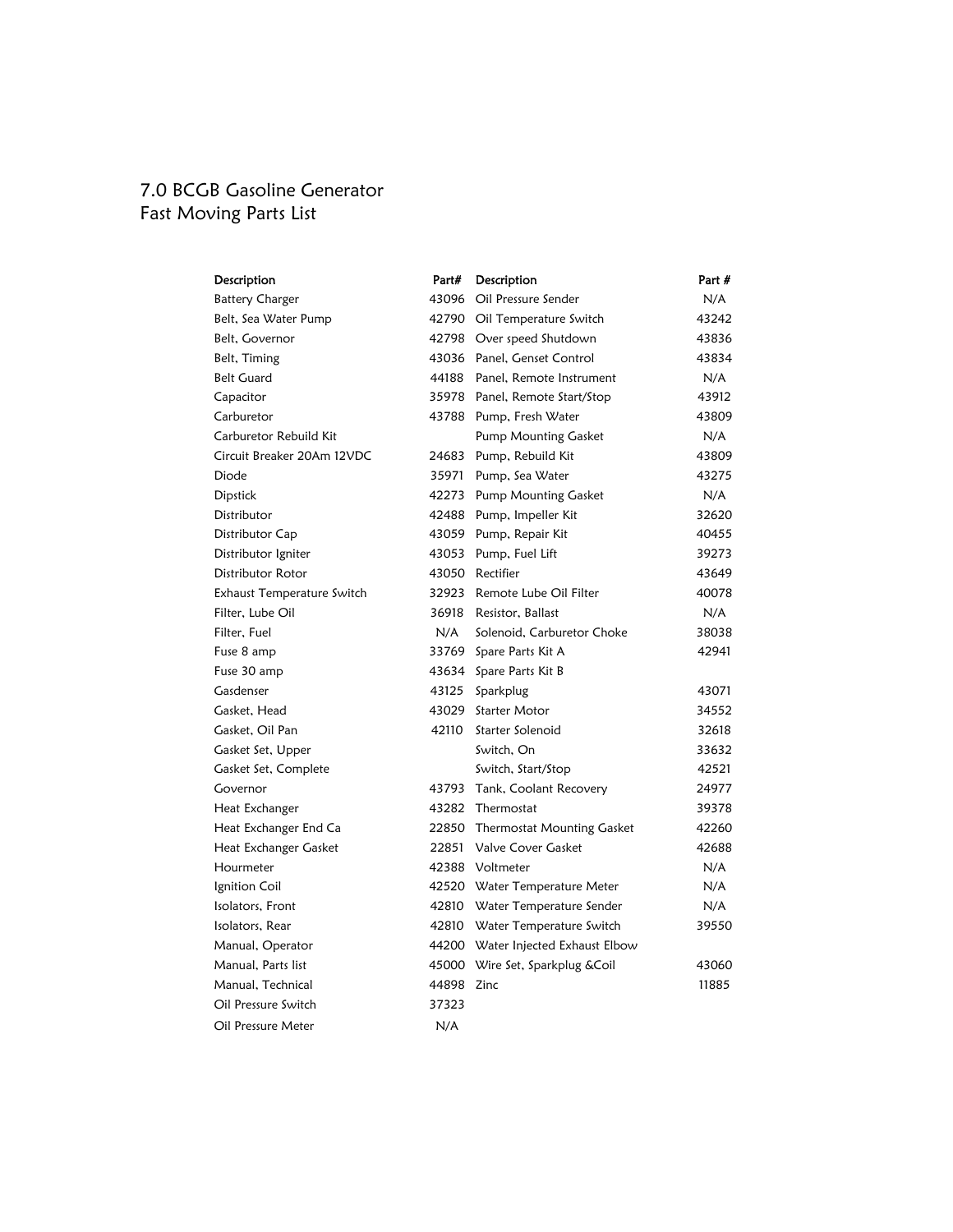# 7.0 BCGC Gasoline Generator Fast Moving Parts List

| Description                |            | Part # Description                      | Part # |
|----------------------------|------------|-----------------------------------------|--------|
| Air Filter/ Flame Arrestor | NA         | Oil pressure Meter                      | N/A    |
| <b>Battery Charger</b>     |            | 43096 Oil Pressure Sender               | N/A    |
| Belt, Water Pump Fresh     |            | 46813 Over speed Shutdown               | 46723  |
| Belt, std Alternator       | N/A        | Panel, Genset Control                   | 46461  |
| Belt, Timing               |            | 43036 Panel, Remote Instrument          | N/A    |
| <b>Belt Guard</b>          |            | 46425 Panel, Remote Start/Stop          | 42826  |
| Capacitor                  |            | 46875 Panel, Remote Start/Stop 15amp    | 43912  |
| Carburetor                 |            | 46740 PCV Valve                         | N/A    |
| Circuit Breaker 20a 12vdc  |            | 24683 Pump, Fresh Water (Inc. Pulley)   | 43809  |
| <b>Controller Governor</b> |            | 46945 Pump, Mounting Gasket             | 43005  |
| Dipstick                   |            | 46803 Pump, Rebuild Kit - Fresh Water   | N/A    |
| Distributor                |            | 42488 Pump, Sea Water                   | 42026  |
| Distributor Cap            |            | 43059 Pump, Mounting Gasket (raw water) | N/A    |
| Distributor Igniter        |            | 43053 Pump, Impeller Kit                | 46622  |
| Distributor Rotor          |            | 43050 Pump, Repair Kit                  | 46623  |
| DG genset Wire             |            | 46876 Pump, Seal                        | 33043  |
| Drip tray                  | N/A        | Pump, Fuel Lift                         | 46796  |
| Exhaust Temperature Switch |            | 32923 Rectifier                         | 43649  |
| Filter, Lube Oil           |            | 36918 Rely 12vdc 30amp w/diode          | 41150  |
| FILTER, Fuel               | N/A        | Remote Lube Oil Filter                  | 40078  |
| Fuse 8 amp                 |            | 33769 Sensor Magnetic                   | 46874  |
| Fuse 30 amp                |            | 43634 Spare Parts Kit A                 | N/A    |
| Gasket, Head               |            | 43029 Spare Parts Kit B                 | N/A    |
| Gasket, Oil Pan            |            | 42020 Sparkplug                         | 43071  |
| Gasket Set, Upper          | N/A        | <b>Starter Motor</b>                    | 46309  |
| Gasket set Complete        | N/A        | Starter Solenoid                        | 36218  |
| Governor, Actuator         |            | 46490 Switch, Start/stop                | 42521  |
| Heat Exchanger             |            | 46292 Tank, Coolant Recovery            | 24977  |
| Heat Exchanger End Cap     | N/A        | Thermostat                              | 39378  |
| Heat Exchanger Gasket      | N/A        | Thermostat Mounting Gasket              | 46124  |
| Hourmeter                  |            | 42388 Valve Cover Gasket                | 42688  |
| Ignition Coil              |            | 42520 Voltage Regulator                 | N/A    |
| Isolators, Front           |            | 46272 Voltmeter                         | N/A    |
| isolators, Rear            |            | 46272 Water Injected Exhaust Elbow      | 46157  |
| Manual, Operator           |            | 46983 Water Temperature Meter           | N/A    |
| Manual, Parts list         | N/A        | Water Temperature Sender                | N/A    |
| Manual, Technical          | N/A        | Water Temperature Switch                | 39550  |
| Manual, Installation       |            | 43268 Wire set, Sparkplug               | 43060  |
| Oil Pressure Switch        | 37323 Zinc |                                         | 11885  |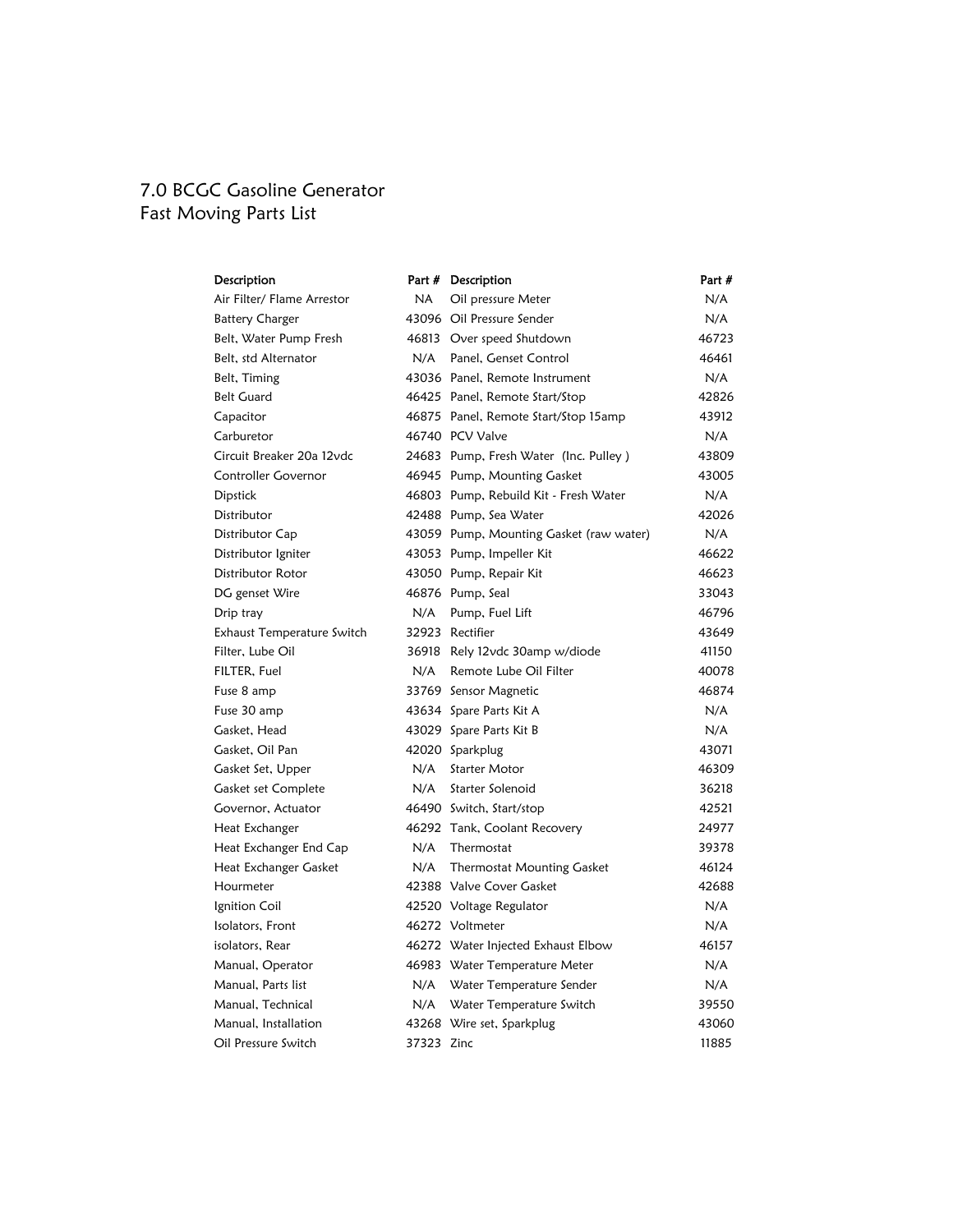## 7.2 BCGTC Gasoline Generator Fast Moving Parts List

| Description                   | Part# | Description                        | Part# |
|-------------------------------|-------|------------------------------------|-------|
| <b>Battery Charger</b>        |       | 43096 Oil Pressure Switch          | 37323 |
| Belt, Sea Water Pump          |       | 42790 Oil Pressure Meter           | N/A   |
| Belt, Governor                |       | 42798 Oil Pressure Sender          | N/A   |
| Belt, Timing                  |       | 43036 Oil Temperature Switch       | 43242 |
| <b>Belt Guard</b>             |       | 42694 Over speed Shutdown          | 43240 |
| Capacitor 4.5 BCGTC           |       | 35985 Panel, Genset Control        | N/A   |
| Capacitor 7.2 BCGTC           |       | 35978 Panel, Remote Instrument     | N/A   |
| Capacitor 9.6 BCGTC           |       | 41199 Panel, Remote Start/Stop     | 42826 |
| Carburetor                    |       | 42776 Pump, Fresh Water            | 43809 |
| Carburetor Rebuild Kit        |       | 38100 Pump, Mounting Gasket        | 43005 |
| Circuit Breaker 20Amp 12VDC   |       | 24683 Pump, Rebuild Kit            | N/A   |
| Diode                         |       | Pump, Sea Water                    | 32617 |
| Dipstick                      |       | 42273 Pump, Mounting Gasket        | N/A   |
| Distributor                   |       | 42488 Pump, Impeller Kit           | 32620 |
| Distributor Cap               |       | 43059 Pump, Repair Kit             | 40455 |
| Distributor Igniter           |       | 43053 Pump, Fuel Lift              | 39273 |
| Distributor Rotor             |       | 43050 Rectifier                    | 43649 |
| Exhaust Temperature Switch    |       | 32923 Remote Lube Oil Filter       | 40078 |
| Filter, Lube Oil              |       | 36918 Resistor, Ballast            | N/A   |
| Filter, Fuel                  |       | 47006 Solenoid, Carburetor w/jet   | 43800 |
| Fuse 8 amp                    |       | 33769 Spare Parts Kit A            | 42941 |
| Fuse 30 amp                   |       | 43634 Spare Parts Kit B            | 42942 |
| Gasdenser                     |       | 43125 Sparkplug                    | 43071 |
| Gasket, Head                  |       | 43029 Starter Motor                | 34552 |
| Gasket, Oil Pan               |       | 42020 Starter Solenoid             | 36218 |
| Gasket Set, Upper             |       | 42943 Switch, On                   | 33632 |
| Gasket Set, Complete          |       | 42944 Switch, Start/Stop           | 42521 |
| Governor                      |       | 42822 Tank, Coolant Recovery       | 24977 |
| Heat Exchanger                |       | 43282 Thermostat                   | 39378 |
| Heat Exchanger End Cap        |       | 22850 Thermostat Mounting Gasket   | 42260 |
| Heat Exchanger Gasket         |       | 22851 Valve Cover Gasket           | 42688 |
| Hourmeter                     |       | 42388 Voltmeter                    | N/A   |
| Ignition Coil                 |       | 42520 Water Temperature Meter      | N/A   |
| Isolators, Front Left         |       | 42373 Water Temperature Sender     | N/A   |
| isolators, Rear & Front Right |       | 42810 Water Temperature Switch     | 39550 |
| Manual, Operator              |       | 42832 Water Injected Exhaust Elbow | 42724 |
| Manual, Parts list            |       | 44900 Wire Set, Sparkplug & Coil   | 43060 |
| Manual, Technical             | 44518 | Zinc                               | 11885 |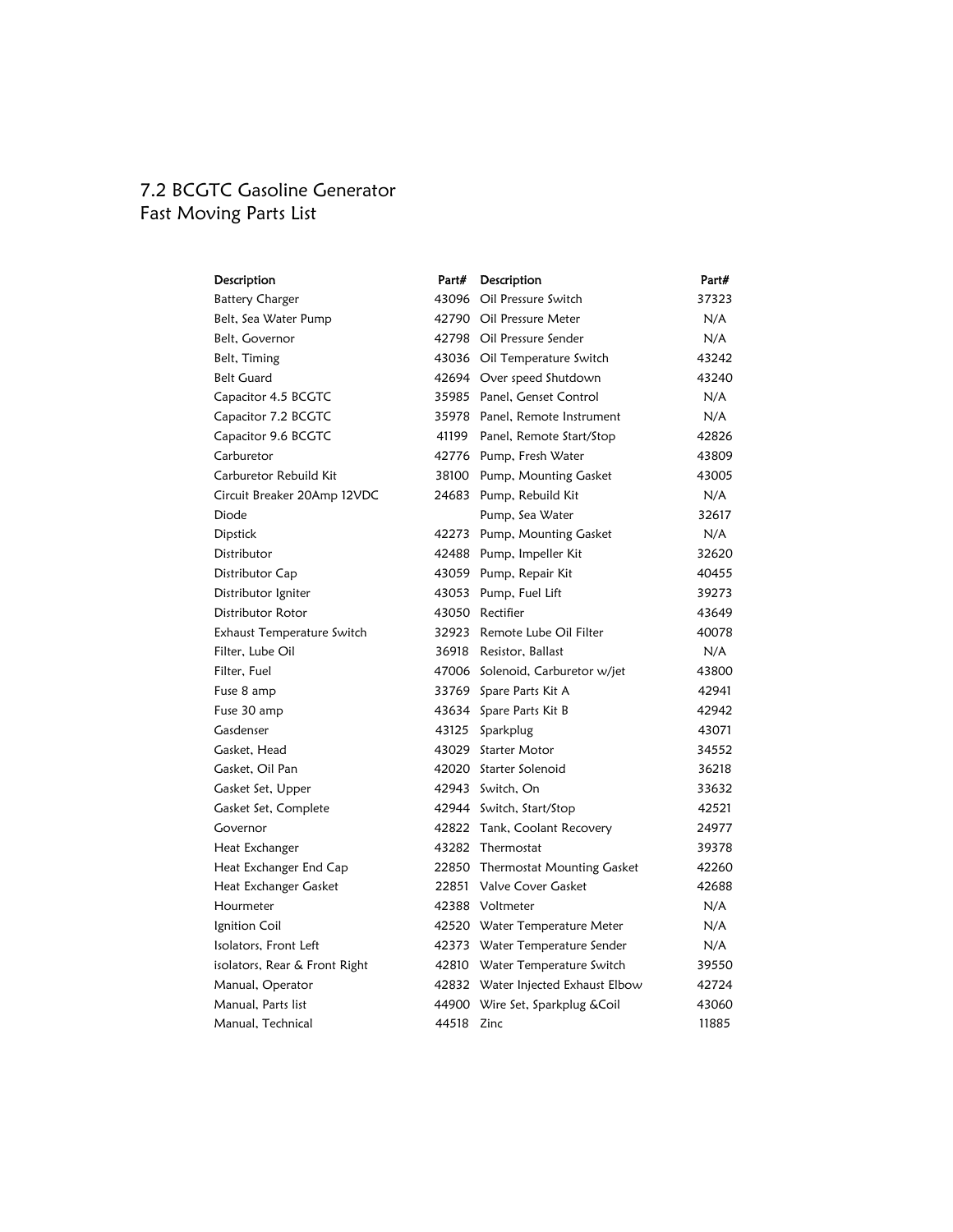#### 7.2 BCGTE Gasoline Generator Fast Moving Parts List

| Description                   |       | Part # Description                 | Part # |
|-------------------------------|-------|------------------------------------|--------|
| Air Sensor                    |       | 42748 MAP Sensor                   | 42130  |
| <b>Battery Charger</b>        |       | 43096 Oil Pressure Switch          | 37323  |
| Belt, Sea Water Pump          |       | 42790 Oil Pressure Meter           | N/A    |
| Belt, Governor                | N/A   | Oil Pressure Sender                | N/A    |
| Belt, Timing                  |       | 43036 Panel, Genset Control        | N/A    |
| <b>Belt Guard</b>             |       | 42694 Panel, Remote Instrument     | N/A    |
| Capacitor 4.5 BCGTE           |       | 35985 Panel, Remote Start/Stop     | 42610  |
| Capacitor 7.2 BCGTE           |       | 35978 Pump, Electronic Fuel        | 42190  |
| Capacitor 9.6 BCGTE           |       | 41199 Pump, Fresh Water            | 43809  |
| Circuit Breaker 20Amp 12VDC   |       | 24683 Pump, Mounting Gasket        | 43005  |
| Dipstick                      |       | 42273 Pump, Rebuild Kit            | N/A    |
| Distributor                   |       | 42488 Pump, Sea Water              | 32617  |
| Distributor Cap               |       | 43059 Pump, Mounting Gasket        | N/A    |
| Distributor Igniter           |       | 43053 Pump, impeller Kit           | 32620  |
| Distributor Rotor             |       | 43050 Pump, Repair Kit             | 40455  |
| <b>EFI Control</b>            |       | 43085 Rectifier                    | 43649  |
| Exhaust Temperature Switch    |       | 32923 Regulator, Fuel Pressure     | 42443  |
| Filter, Lube Oil              |       | 36918 Remote Lube Oil Filter       | 40078  |
| Filter Element, Fuel          |       | 40838 Resistor, Ballast            | N/A    |
| Fuse 2 amp                    |       | 42495 Spare Parts Kit A            | 43072  |
| Fuse 30 amp                   |       | 43634 Spare Parts Kit B            | 43073  |
| Gasdenser                     | N/A   | Sparkplug                          | 43071  |
| Gasket, Head                  |       | 43029 Starter Motor                | 34552  |
| Gasket, Oil Pan               |       | 42020 Starter Solenoid             | 36218  |
| Gasket Set, Upper             |       | 43074 Switch, Start/Stop-Main      | 42486  |
| Gasket Set, Complete          |       | 43075 Switch, Start/Stop-Remote    | 42521  |
| Heat Exchanger                |       | 43282 Tank, Coolant Recovery       | 24977  |
| Heat Exchanger End Cap        |       | 22850 Thermostat                   | 39378  |
| Heat Exchanger Gasket         | 22851 | Thermostat Mounting Gasket         | 42260  |
| Hourmeter                     |       | 42388 Valve Cover Gasket           | 42688  |
| Ignition Coil                 |       | 42520 Voltmeter                    | N/A    |
| Injector, Fuel                |       | 42221 Water Injected Exhaust Elbow | 42724  |
| isolators, Front Left         |       | 42373 Water Sensor                 | 42749  |
| Isolators, Rear & Front Right |       | 42810 Water Temperature Meter      | N/A    |
| Magnetic Sensor               |       | 41318 Water Temperature Sender     | N/A    |
| Manual, Operator              |       | 42595 Water Temperature Switch     | 39550  |
| Manual, Parts list            |       | 44900 Wire Set, Sparkplug & Coil   | 43060  |
| Manual, Technical             | 44518 | Zinc                               | 11885  |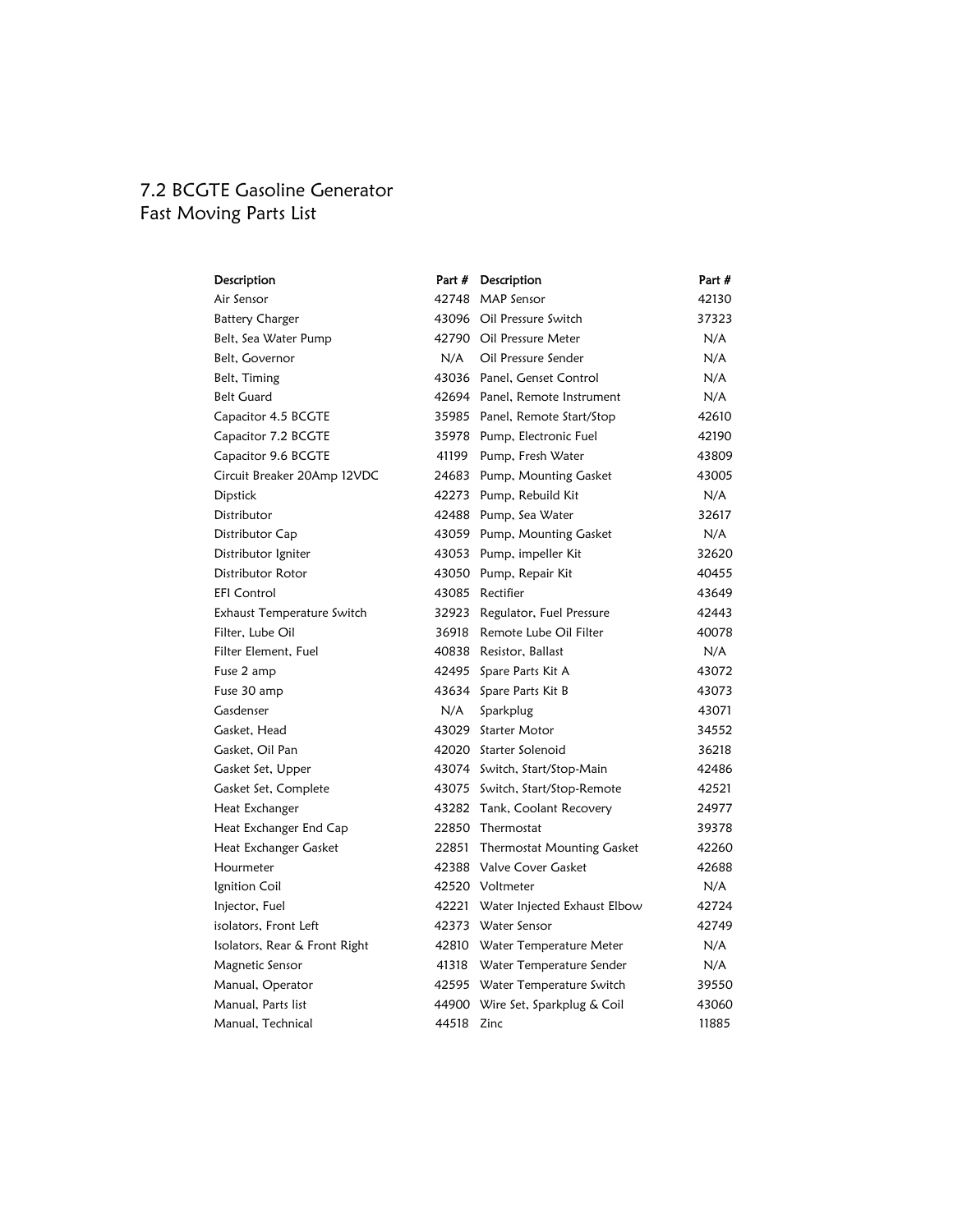#### 8.0 BEG Gasoline Generator Fast Moving Parts List

| Description                | Part# | <b>Description</b>                 | Part # |
|----------------------------|-------|------------------------------------|--------|
| Air Filter/ Flame Arrestor | 35289 | Oil Pressure Meter                 | 37603  |
| <b>Battery Charger</b>     | N/A   | Oil Pressure Sender                | 24132  |
| Belt, Water Pumps          | 46025 | Over speed Shutdown                | 41196  |
| Belt, Std Alternator       |       | 46026 Panel, Genset Control        | 46361  |
| Belt, Timing               | 46591 | Panel, Remote Instrument           | 36055  |
| <b>Belt Guard</b>          | 46172 | Panel, Remote Start/Stop           | 43914  |
| Carburetor                 | 46444 | Panel, Remote Start/Stop 15p       | 43912  |
| Carburetor Rebuild Kit     | N/A   | <b>PCV Valve</b>                   | 46595  |
| Circuit Breaker 20a 12vdc  | 24683 | Pump, Fresh Water                  | 46594  |
| Diode                      |       | Pump, Mounting Gasket              | N/A    |
| <b>Dipstick</b>            | N/A   | Pump, Rebuild Kit                  | N/A    |
| Distributor                |       | 46493 Pump, Sea Water              | 42026  |
| Distributor Cap            |       | 46592 Pump, Mounting Gasket        | N/A    |
| Distributor Igniter        |       | 46593 Pump, Impeller Kit           | 46622  |
| Distributor Rotor          |       | 43050 Pump, Repair Kit             | 46623  |
| Driptray                   | N/A   | Pump, Fuel Lift                    | 39273  |
| Exhaust Temperature Switch | 32923 | Rectifier                          | N/A    |
| Filter, Lube Oil           | 36918 | Remote Lube Oil Filter             | 32149  |
| Filter, Fuel               | N/A   | Resistor, Ballast                  | N/A    |
| Fuse 8 amp                 | 33769 | Spare Parts Kit A                  | 46620  |
| Fuse 30 amp                | N/A   | Spare Parts Kit B                  | 46621  |
| Gasdenser                  | 38052 | Spark plug                         | 43071  |
| Gasket, Head               | 46600 | <b>Starter Motor</b>               | 34552  |
| Gasket, Oil Pan            | N/A   | Starter Solenoid                   | 36218  |
| Gasket Set, Upper          |       | 46618 Switch, On                   | 33632  |
| Gasket Set, Complete       |       | 46619 Switch, Start/Stop           | 42521  |
| Governor                   | 46225 | Tank, Coolant Recovery             | 24977  |
| Heat Exchanger             | 46578 | Thermostat                         | 46097  |
| Heat Exchanger End Cap     | 33297 | Thermostat Mounting Gasket         | 33417  |
| Heat Exchanger Gasket      | 33298 | Valve Cover Gasket                 | 46595  |
| Hourmeter                  |       | 42388 Voltage Regulator            | 46446  |
| Ignition Coil              |       | 46492 Voltmeter                    | 37605  |
| Isolators, Front           |       | 21529 Water Injected Exhaust Elbow | 46617  |
| Isolators, Rear            |       | 21529 Water Temperature Meter      | 37601  |
| Manual, Operator           | 46221 | Water Temperature Sender           | 35109  |
| Manual, Parts list         |       | Water Temperature Switch           | 39550  |
| Manual, Technical          |       | Wire Set, Sparkplug                | 46596  |
| Oil Pressure Switch        | 37323 | Zinc                               | 11885  |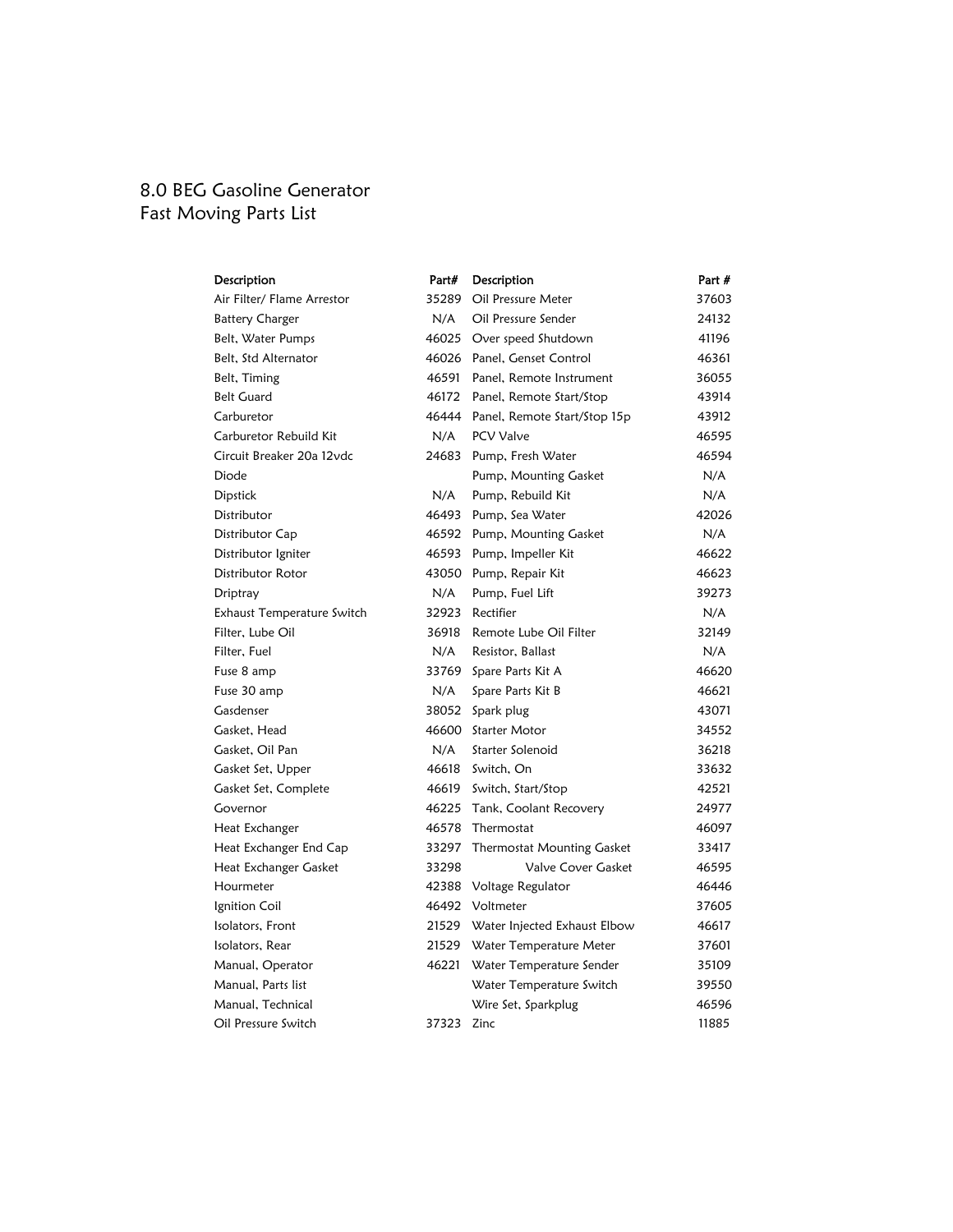#### 8.0 TWG Gasoline Generator Fast Moving Parts List

| <b>Description</b>                                 | Part # | <b>Description</b>           | Part #     |
|----------------------------------------------------|--------|------------------------------|------------|
| Alternator                                         | 24684  | Panel, Control               | 33780      |
| Armature                                           | 31082  | Panel, Remote Instrument     | 36055      |
| <b>Battery Charger</b>                             | N/A    | Panel, Remote Start/Stop     | 33703      |
| Belt, Sea Water Pump                               | 33681  | Points                       | N/A        |
| Belt, STD Alternator                               | 30592  | Pump, Fresh Water            | 34563      |
| Belt, FWP to Governor                              | N/A    | Pump, Mounting Gasket        | 33481      |
| <b>Belt Guard</b>                                  | 33573  | Pump, Rebuild Kit            | N/A        |
| Cap, Distributor                                   | 34113  | Pump, Sea Water              | 24102      |
| Capacitor                                          | 30806  | <b>Pump Mounting Gasket</b>  | N/A        |
| Carburetor                                         | 33751  | Pump, Impeller Kit           | 33112      |
| <b>Carburetor Rebuild Kit</b>                      | N/A    | Pump, Repair Kit             | 24652      |
| Diode                                              | N/A    | Pump, Seal                   | 24649      |
| <b>Distributor</b>                                 | 33807  | Pump, Fuel Lift              | 33630      |
| Distributor Igniter                                | 34164  | Rectifier                    | 43649      |
| Drip Tray                                          | 33744  | Remote Lube Oil Filter       | 32149      |
| <b>Exhaust Manifold</b>                            | 37327  | Resistor, Ballast            | N/A        |
| Exhaust Temp. Switch                               | 32923  | Rotor, Distributor           | 34093      |
| Filter, Lube Oil                                   | 36918  | Spare Parts Kit A            | 33803      |
| Filter, Fuel oil                                   | N/A    | Spare Parts Kit B            | 34804      |
| Filter, Electric Lift                              | 35920  | Sparkplug                    | 33805      |
| Gas denser                                         | N/A    | <b>Starter</b>               | <b>NLA</b> |
| Gasket Set, Upper                                  | 33801  | <b>Starter Solenoid</b>      | 36321      |
| Gasket Set, Complete                               | 33802  | Stator Inc. Housing          | 31073      |
| <b>Generator Assembly</b>                          | 33396  | <b>Stop Switch</b>           | 33631      |
| Governor                                           | 33560  | Thermostat                   | 35736      |
| Harness, 15 FT. EXT.                               | 30760  | <b>Thermostat MTG Gasket</b> | 34196      |
| Heat Exchanger                                     | 36897  | Transformer                  | N/A        |
| Heat Exchanger End Cap                             | 22850  | Valve PCV                    | N/A        |
| <b>Heat Exchanger Gasket</b>                       | 22851  | Valve Cover Gasket           | 33819      |
| <b>Hour Meter</b>                                  | 36192  | Voltage Regulator            | 24579      |
| Ignition Coil                                      | 33806  | Voltmeter                    | 37605      |
| Isolators                                          | Note 1 | Water Temp Meter             | 37601      |
| Manuals, Operators                                 | 33974  | Water Temp Sender            | 35109      |
| Manuals, Parts                                     | 34630  | <b>Water Temp Switch</b>     | 39550      |
| Manuals, Technical                                 | 34645  | Water Injected Elbow         | Note 2     |
| Module, Pickup                                     | 40609  | Wire Set                     | 33817      |
| Oil Pressure Switch                                | 37323  | Zinc                         | 11885      |
| <b>Overspeed Switch</b>                            | 41196  |                              |            |
| Note1: Isolators - Front Use 24776; Rear Use 21529 |        |                              |            |

Note2: Water Injected Elbow 34486 (45°) - 33067 (90°)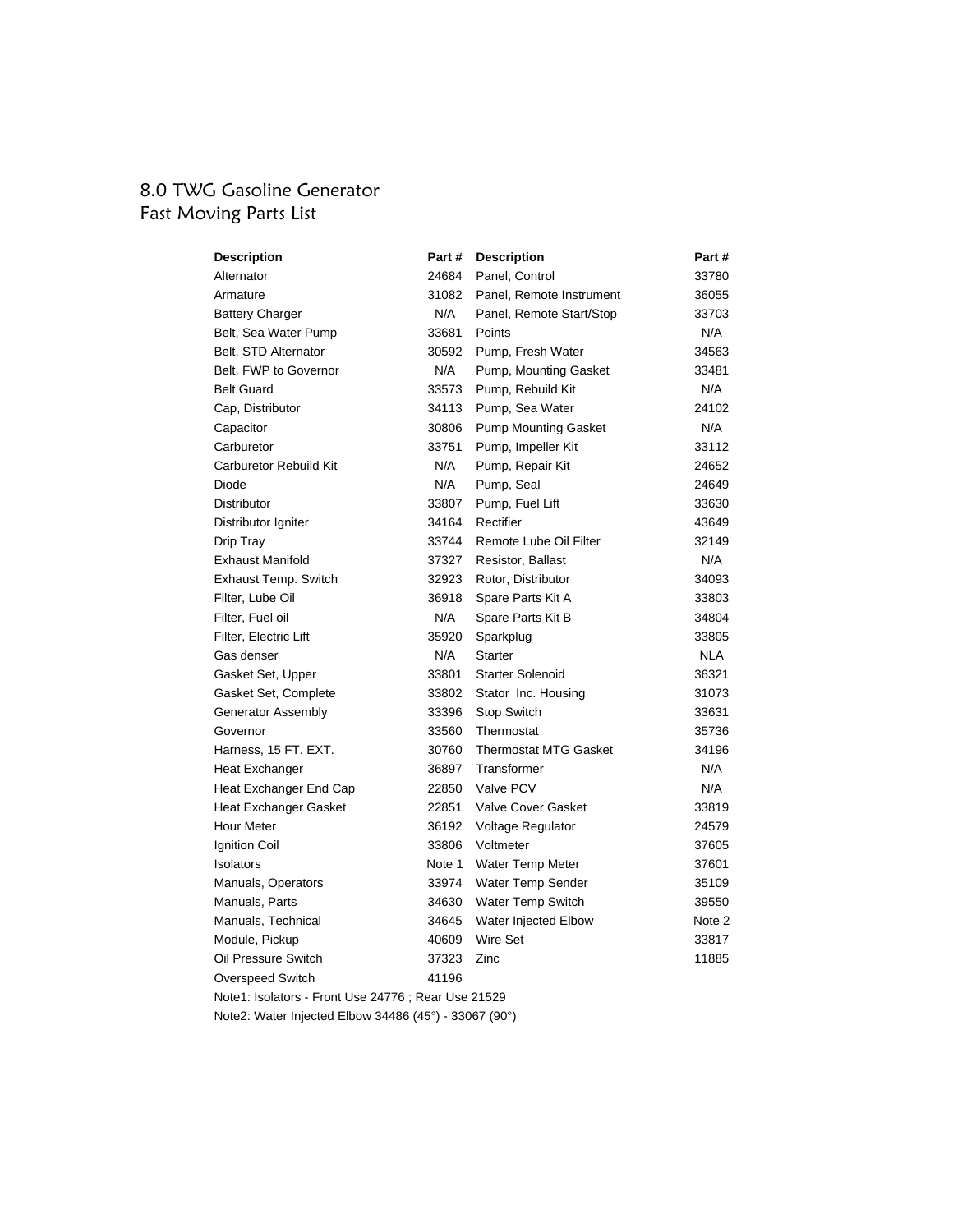#### 8.5 TWG Gasoline Generator Fast Moving Parts List

| <b>Description</b>                |            | Part # Description                 | Part # |
|-----------------------------------|------------|------------------------------------|--------|
| <b>Battery Charger</b>            | N/A        | Overspeed Shutdown                 | 41196  |
| Belt, Sea Water Pump              |            | 33681 Panel, Genset Control        | 37149  |
| Belt's Alternator                 |            | 30475 Panel, Remote Instrument     | 36055  |
| Belt, Timing                      |            | Panel, Remote Start/Stop           | 33703  |
| <b>Belt Guard</b>                 |            | 36231 Pump, Fresh Water            | 34653  |
| Capacitor                         |            | Pump, Mounting Gasket              | 33481  |
| Carburetor                        |            | 33751 Pump, Rebuild Kit            | N/A    |
| Carburetor Rebuild Kit            |            | 36450 Pump, Sea Water              | 24102  |
| Circuit Breaker                   |            | 24683 Pump, Mounting Gasket        | N/A    |
| Diode                             |            | 35931 Pump, Impeller Kit           | 33112  |
| <b>Dipstick</b>                   |            | Pump, Repair Kit                   | 24652  |
| <b>Distributor</b>                |            | 34106 Pump Seal                    | 24649  |
| Distributor Cap                   |            | 34113 Pump, Fuel Lift              | 39273  |
| Distributor Igniter               |            | 34164 Rectifier                    | 30809  |
| Distributor Rotor                 |            | 34093 Remote Lube Oil Filter       | 32149  |
| <b>Exhaust Temperature Switch</b> |            | 32923 Resistor, Ballast            |        |
| Filter, Lube Oil                  |            | 36918 Solenoid, Carburetor Choke   |        |
| Filter, Fuel                      | N/A        | Spare Parts Kit A                  | 33803  |
| Gas denser                        |            | 38052 Spare Parts Kit B            | 34570  |
| Gasket, Head                      |            | Spark plug                         | 33805  |
| Gasket, Oil Pan                   |            | <b>Starter Motor</b>               | 34552  |
| Gasket Set, Upper                 |            | 34568 Starter Solenoid             | 36218  |
| Gasket Set, Complete              |            | 34569 Switch, On                   | 33633  |
| Governor                          |            | 33560 Switch, Start                | 33632  |
| <b>Heat Exchanger</b>             |            | 36902 Switch, Stop                 | 33631  |
| Heat Exchanger End Cap            |            | 22850 Tank, Coolant Recovery       | 24977  |
| <b>Heat Exchanger Gasket</b>      | 22851      | Thermostat                         | 35736  |
| Hourmeter                         |            | 36192 Thermostat Mounting Gasket   | 33417  |
| Ignition Coil                     |            | 33806 Transformer                  | 37463  |
| <b>Isolators, Front</b>           |            | 21529 Valve Cover Gasket           | 33819  |
| Isolators, Rear                   |            | 21529 Voltage Regulator            | 34410  |
| Manual, Operator                  |            | 35909 Voltmeter                    | 37605  |
| Manual, Parts list                |            | 37315 Water Temperature Meter      | 37601  |
| Manual, Technical                 |            | 37375 Water Temperature Sender     | 35109  |
|                                   |            | Water Temperature Switch           | 39550  |
| Oil Pressure Switch               |            | 37323 Water Injected Exhaust Elbow | 37534  |
| Oil Pressure Meter                |            | 37603 Wire Set                     | 33817  |
| Oil Pressure Sender               | 24132 Zinc |                                    | 11885  |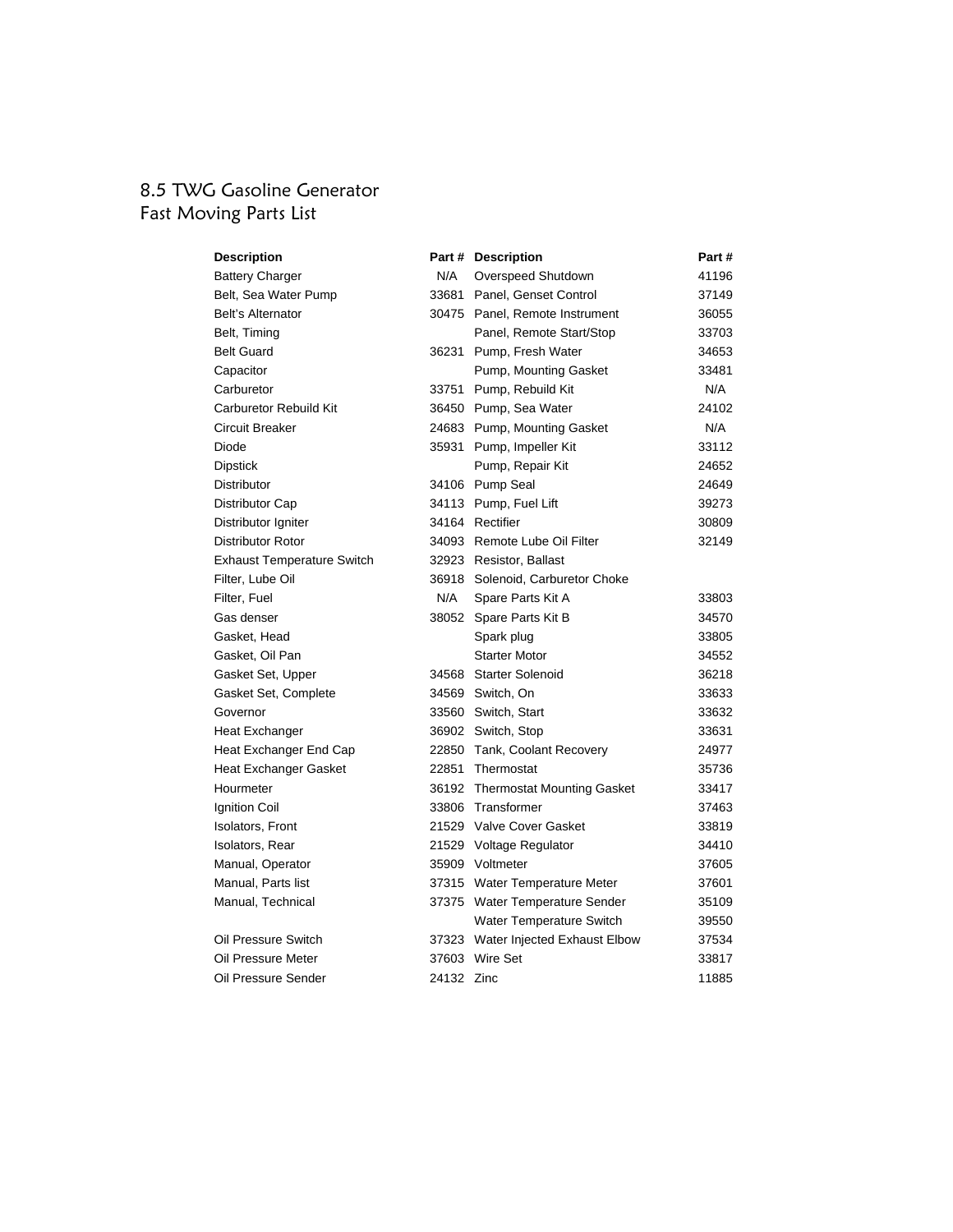#### 8.5 BTGA Gasoline Generator Fast Moving Parts List

| <b>Description</b>                |            | Part # Description                 | Part # |
|-----------------------------------|------------|------------------------------------|--------|
| <b>Battery Charger</b>            | N/A        | Overspeed Shutdown                 | 41196  |
| Belt, Sea Water Pump              |            | 33681 Panel, Genset Control        | 37149  |
| Belt, Std Alternator              |            | 30475 Panel, Remote Instrument     | 36055  |
| Belt, Timing                      |            | Panel, Remote Start/Stop           | 33703  |
| <b>Belt Guard</b>                 | 36231      | Pump, Fresh Water                  | 34653  |
| Capacitor                         |            | Pump, Mounting Gasket              | 33481  |
| Carburetor                        |            | 33751 Pump, Rebuild Kit            | N/A    |
| <b>Carburetor Rebuild Kit</b>     |            | 36450 Pump, Sea Water              | 24102  |
| Circuit Breaker                   |            | 24683 Pump, Mounting Gasket        | N/A    |
| Diode                             |            | 35931 Pump, Impeller Kit           | 33112  |
| <b>Dipstick</b>                   |            | Pump, Repair Kit                   | 24652  |
| Distributor                       |            | 34106 Pump Seal                    | 24649  |
| Distributor Cap                   |            | 34113 Pump, Fuel Lift              | 39273  |
| Distributor Igniter               |            | 34164 Rectifier                    | 30809  |
| Distributor Rotor                 |            | 34093 Remote Lube Oil Filter       | 32149  |
| <b>Exhaust Temperature Switch</b> |            | 32923 Resistor, Ballast            |        |
| Filter, Lube Oil                  |            | 36918 Solenoid, Carburetor Choke   |        |
| Filter, Fuel                      | N/A        | Spare Parts Kit A                  | 33803  |
| Gasdenser                         |            | 38052 Spare Parts Kit B            | 34570  |
| Gasket, Head                      |            | Spark plug                         | 33805  |
| Gasket, Oil Pan                   |            | <b>Starter Motor</b>               | 34552  |
| Gasket Set, Upper                 |            | 34568 Starter Solenoid             | 36218  |
| Gasket Set, Complete              |            | 34569 Switch, On                   | 33633  |
| Governor                          |            | 33560 Switch, Start                | 33632  |
| Heat Exchanger                    |            | 36902 Switch, Stop                 | 33631  |
| Heat Exchanger End Cap            |            | 22850 Tank, Coolant Recovery       | 24977  |
| Heat Exchanger Gasket             |            | 22851 Thermostat                   | 35736  |
| Hourmeter                         |            | 36192 Thermostat Mounting Gasket   | 33417  |
| <b>Ignition Coil</b>              |            | 33806 Transformer                  | 37463  |
| <b>Isolators, Front</b>           |            | 21529 Valve Cover Gasket           | 33819  |
| Isolators, Rear                   |            | 21529 Voltage Regulator            | 34410  |
| Manual, Operator                  |            | 35909 Voltmeter                    | 37605  |
| Manual, Parts list                |            | 37315 Water Temperature Meter      | 37601  |
| Manual, Technical                 |            | 37375 Water Temperature Sender     | 35109  |
|                                   |            | Water Temperature Switch           | 39550  |
| Oil Pressure Switch               |            | 37323 Water Injected Exhaust Elbow | 37534  |
| Oil Pressure Meter                |            | 37603 Wire Set                     | 33817  |
| Oil Pressure Sender               | 24132 Zinc |                                    | 11885  |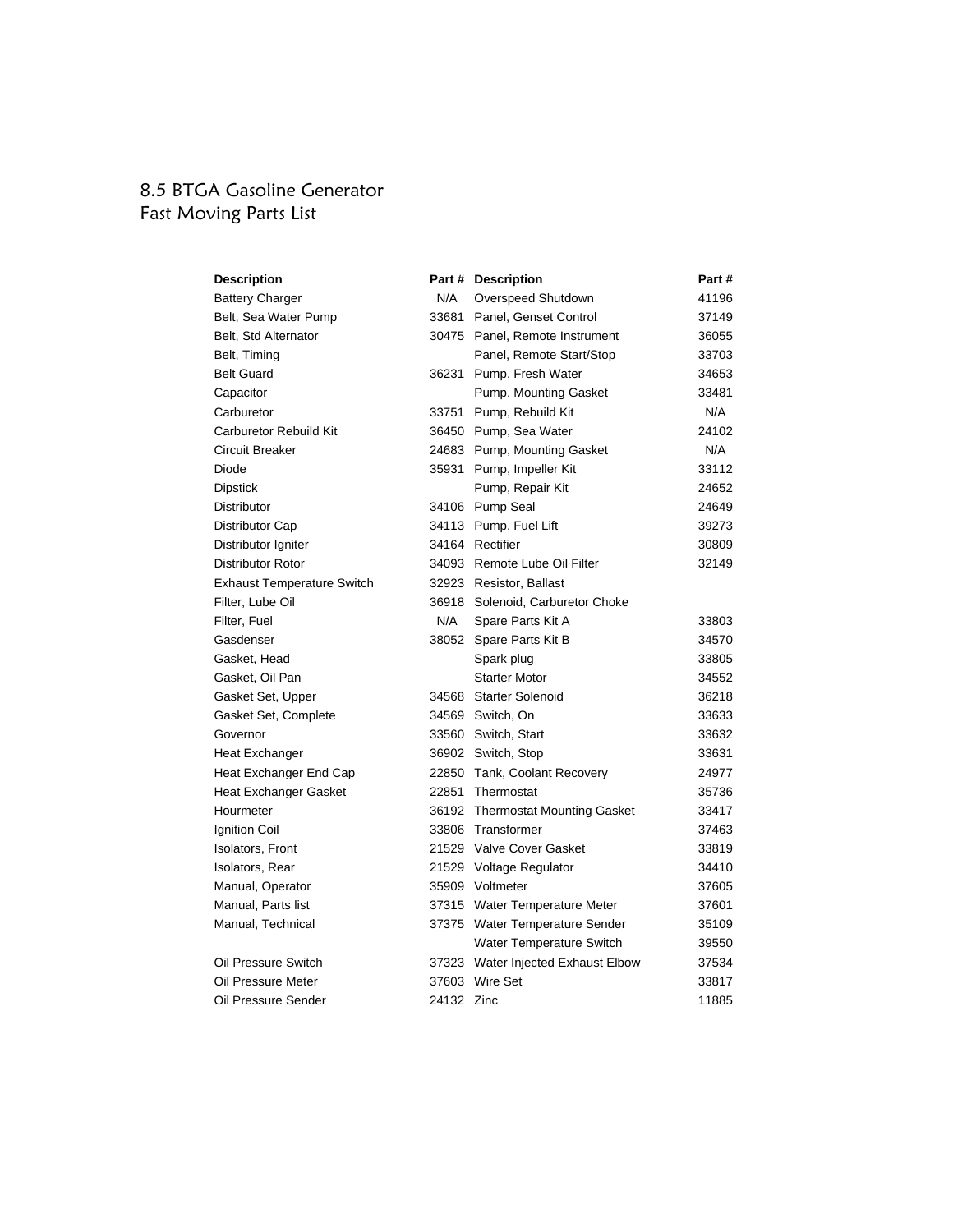#### 9.0 BTG Gasoline Generator Fast Moving Parts List

| <b>Description</b>                                   | Part # | <b>Description</b>           | Part #            |
|------------------------------------------------------|--------|------------------------------|-------------------|
| Alternator                                           | 40420  | Panel, Control               | 35194             |
| Armature                                             | 35930  | Panel, Remote Instrument     | 36055             |
| <b>Battery Charger</b>                               | N/A    | Panel, Remote Start/Stop     | 33703             |
| Belt, Sea Water Pump                                 | 33681  | Points                       | 35740             |
| Belt, STD Alternator                                 | 13585  | Pump, Fresh Water            | 35599             |
| Belt, FWP to Governor                                | N/A    | Pump, Mounting Gasket        | 35602             |
| <b>Belt Guard</b>                                    | 36396  | Pump, Rebuild Kit            | N/A               |
| Cap, Distributor                                     | 35608  | Pump, Sea Water              | 32617             |
| Capacitor                                            | N/A    | <b>Pump Mounting Gasket</b>  | N/A               |
| Carburetor                                           | 35343  | Pump, Impeller Kit           | 32620             |
| Carburetor Rebuild Kit                               | N/A    | Pump, Repair Kit             | N/A               |
| Diode                                                | 35931  | Pump, Seal                   | N/A               |
| Distributor                                          | 36178  | Pump, Fuel Lift              | 33630             |
| Distributor Igniter                                  | N/A    | Rectifier                    | 43649             |
| Drip Tray                                            | 36377  | Remote Lube Oil Filter       | N/A               |
| <b>Exhaust Manifold</b>                              | 37317  | <b>Resistor Ballast</b>      | N/A               |
| <b>Exhaust Temp. Switch</b>                          | 32923  | Rotor, Distributor           | 42201             |
| Filter, Lube Oil                                     | 35595  | Spare Parts Kit A            | 37300             |
| Filter, Fuel oil                                     | N/A    | Spare Parts Kit B            | 37373             |
| Filter, Electric Lift                                | 35920  | Sparkplug                    | 33805             |
| Gasdenser                                            | N/A    | <b>Starter</b>               | 34552             |
| Gasket Set, Upper                                    | 35692  | <b>Starter Solenoid</b>      | 36218             |
| Gasket Set, Complete                                 | 35693  | Stator Incl. Housing         | 35934             |
| Generator Assembly                                   | 37428  | <b>Stop Switch</b>           | 33631             |
| Governor                                             | 36380  | Thermostat                   | 35736             |
| Harness, 15 FT. EXT.                                 | 30760  | <b>Thermostat MTG Gasket</b> | 34196             |
| <b>Heat Exchanger</b>                                | 36901  | Transformer                  | 35937             |
| Heat Exchanger End Cap                               | 22850  | Valve PCV                    | N/A               |
| <b>Heat Exchanger Gasket</b>                         | 22851  | <b>Valve Cover Gasket</b>    | 35479             |
| Hour Meter                                           | 36192  | <b>Voltage Regulator</b>     | 34410             |
| Ignition Coil                                        | 36162  | Voltmeter                    | 37605             |
| Isolators                                            | 24776  | <b>Water Temp Meter</b>      | 37601             |
| Manuals, Operators                                   | 36710  | Water Temp Sender            | 35109             |
| Manuals, Parts                                       | 36801  | Water Temp Switch            | 39550             |
| Manuals, Technical                                   | 36209  | Water Injected Elbow         | Note1             |
| Module, Pickup                                       | N/A    | Wire Set                     | Note <sub>2</sub> |
| Oil Pressure Switch                                  | 37323  | Zinc                         | 11885             |
| Overspeed Switch                                     | 41183  |                              |                   |
| Note1: Water Injected Elbow 34486 (45°) - 33067(90°) |        |                              |                   |

Note2: Wire Set Requires (2) 35669 & (1) 35670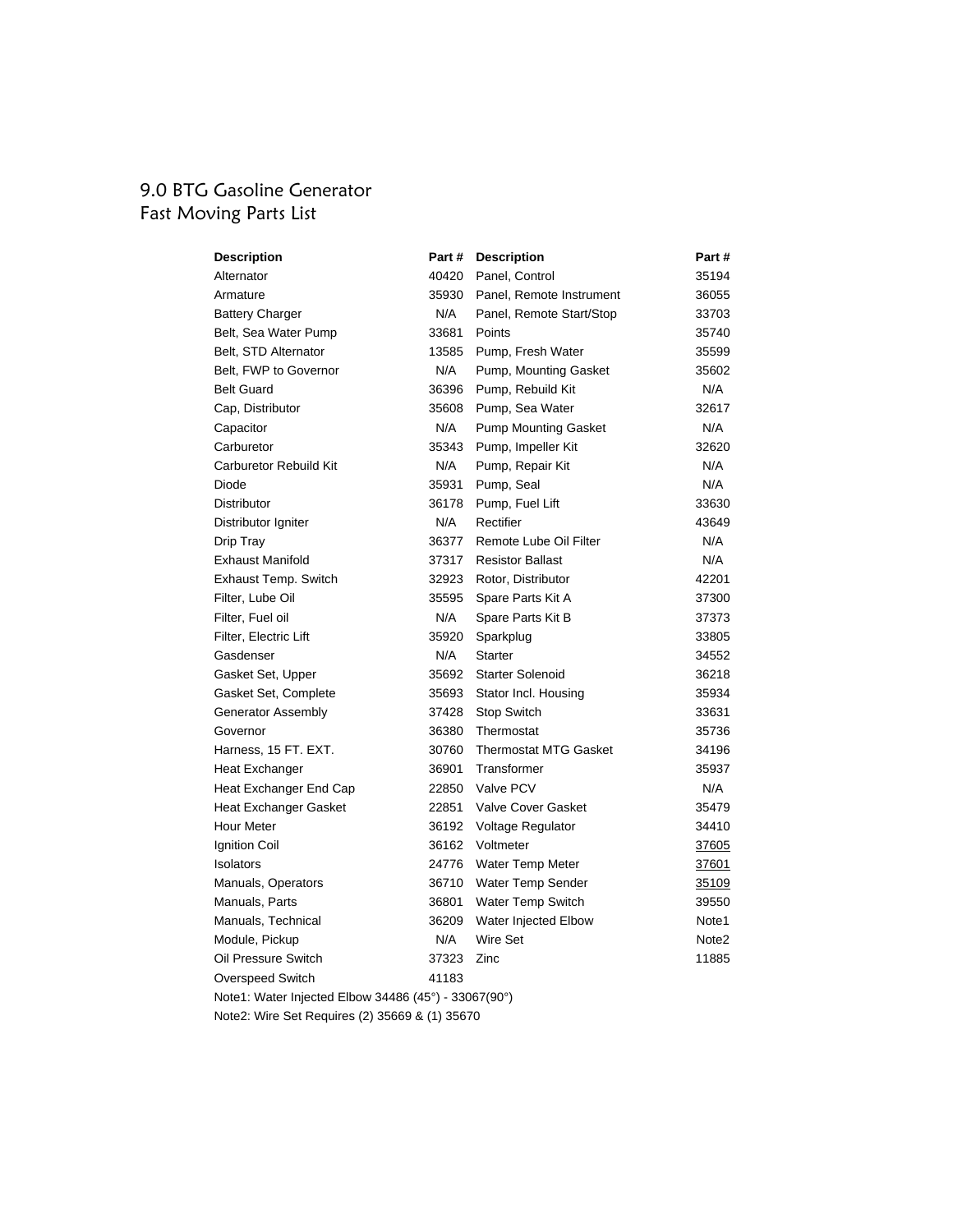# 9.6 BCGTC Gasoline Generator Fast Moving Parts List

| <b>Description</b>                | Part#      | <b>Description</b>                 | Part# |
|-----------------------------------|------------|------------------------------------|-------|
| <b>Battery Charger</b>            |            | 43096 Oil Pressure Switch          | 37323 |
| Belt, Sea Water Pump              |            | 42790 Oil Pressure Meter           | N/A   |
| Belt, Governor                    |            | 42798 Oil Pressure Sender          | N/A   |
| Belt, Timing                      |            | 43036 Oil Temperature Switch       | 43242 |
| <b>Belt Guard</b>                 |            | 42694 Overspeed Shutdown           | 43240 |
| Capacitor 4.5 BCGTC               |            | 35985 Panel, Genset Control        | N/A   |
| Capacitor 7.2 BCGTC               |            | 35978 Panel, Remote Instrument     | N/A   |
| Capacitor 9.6 BCGTC               |            | 41199 Panel, Remote Start/Stop     | 42826 |
| Carburetor                        |            | 42776 Pump, Fresh Water            | 43809 |
| Carburetor Rebuild Kit            |            | 38100 Pump, Mounting Gasket        | 43005 |
| Circuit Breaker 20Amp 12VDC       |            | 24683 Pump, Rebuild Kit            | N/A   |
| Diode                             |            | Pump, Sea Water                    | 32617 |
| <b>Dipstick</b>                   |            | 42273 Pump, Mounting Gasket        | N/A   |
| <b>Distributor</b>                |            | 42488 Pump, Impeller Kit           | 32620 |
| Distributor Cap                   |            | 43059 Pump, Repair Kit             | 40455 |
| Distributor Igniter               |            | 43053 Pump, Fuel Lift              | 39273 |
| Distributor Rotor                 |            | 43050 Rectifier                    | 43649 |
| <b>Exhaust Temperature Switch</b> |            | 32923 Remote Lube Oil Filter       | 40078 |
| Filter, Lube Oil                  |            | 36918 Resistor, Ballast            | N/A   |
| Filter, Fuel                      | N/A        | Solenoid, Carburetor w/jet         | 43800 |
| Fuse 8 amp                        |            | 33769 Spare Parts Kit A            | 42941 |
| Fuse 30 amp                       |            | 43634 Spare Parts Kit B            | 42942 |
| Gasdenser                         |            | 43125 Sparkplug                    | 43071 |
| Gasket, Head                      |            | 43029 Starter Motor                | 34552 |
| Gasket, Oil Pan                   |            | 42020 Starter Solenoid             | 36218 |
| Gasket Set, Upper                 |            | 42943 Switch, On                   | 33632 |
| Gasket Set, Complete              |            | 42944 Switch, Start/Stop           | 42521 |
| Governor                          |            | 42822 Tank, Coolant Recovery       | 24977 |
| Heat Exchanger                    |            | 43282 Thermostat                   | 39378 |
| Heat Exchanger End Cap            |            | 22850 Thermostat Mounting Gasket   | 42260 |
| <b>Heat Exchanger Gasket</b>      |            | 22851 Valve Cover Gasket           | 42688 |
| Hourmeter                         |            | 42388 Voltmeter                    | N/A   |
| Ignition Coil                     |            | 42520 Water Temperature Meter      | N/A   |
| <b>Isolators, Front Left</b>      |            | 42373 Water Temperature Sender     | N/A   |
| Isolators, Rear & Front Right     |            | 42810 Water Temperature Switch     | 39550 |
| Manual, Operator                  |            | 42832 Water Injected Exhaust Elbow | 42724 |
| Manual, Parts list                |            | 44900 Wire Set, Sparkplug & Coil   | 43060 |
| Manual, Technical                 | 44518 Zinc |                                    | 11885 |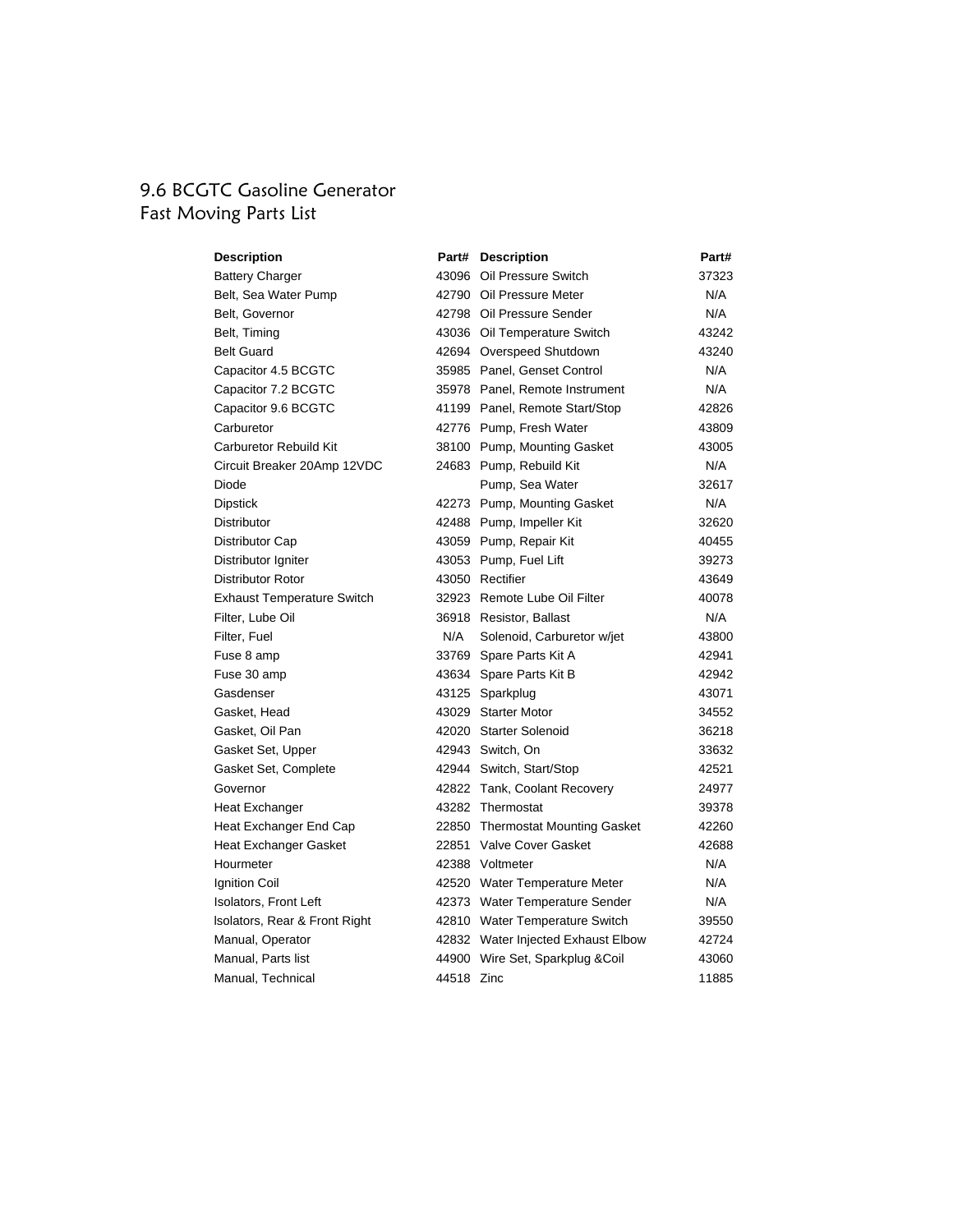#### 10.0 BEG Gasoline Generator Fast Moving Parts List

| <b>Description</b>                | Part# | <b>Description</b>                 | Part# |
|-----------------------------------|-------|------------------------------------|-------|
| Air Filter/ Flame Arrestor        |       | 35289 Oil Pressure Meter           | 37603 |
| <b>Battery Charger</b>            | N/A   | Oil Pressure Sender                | 24132 |
| Belt, Water Pumps                 |       | 46025 Overspeed Shutdown           | 41196 |
| Belt, Std Alternator              |       | 46026 Panel, Genset Control        | 46361 |
| Belt, Timing                      |       | 46591 Panel, Remote Instrument     | 36055 |
| <b>Belt Guard</b>                 |       | 46172 Panel, Remote Start/Stop     | 43914 |
| Carburetor                        |       | 46444 Panel, Remote Start/Stop 15p | 43912 |
| Carburetor Rebuild Kit            | N/A   | PCV Valve                          | 46595 |
| Circuit Breaker 20a 12vdc         |       | 24683 Pump, Fresh Water            | 46594 |
| Diode                             |       | Pump, Mounting Gasket              | N/A   |
| <b>Dipstick</b>                   | N/A   | Pump, Rebuild Kit                  | N/A   |
| <b>Distributor</b>                |       | 46493 Pump, Sea Water              | 42026 |
| Distributor Cap                   |       | 46592 Pump, Mounting Gasket        | N/A   |
| Distributor Igniter               |       | 46593 Pump, Impeller Kit           | 46622 |
| Distributor Rotor                 |       | 43050 Pump, Repair Kit             | 46623 |
| Driptray                          | N/A   | Pump, Fuel Lift                    | 39273 |
| <b>Exhaust Temperature Switch</b> |       | 32923 Rectifier                    | N/A   |
| Filter, Lube Oil                  |       | 36918 Remote Lube Oil Filter       | 32149 |
| Filter, Fuel                      | N/A   | Resistor, Ballast                  | N/A   |
| Fuse 8 amp                        | 33769 | Spare Parts Kit A                  | 46620 |
| Fuse 30 amp                       | N/A   | Spare Parts Kit B                  | 46621 |
| Gasdenser                         |       | 38052 Spark plug                   | 43071 |
| Gasket, Head                      |       | 46600 Starter Motor                | 34552 |
| Gasket, Oil Pan                   | N/A   | <b>Starter Solenoid</b>            | 36218 |
| Gasket Set, Upper                 |       | 46618 Switch, On                   | 33632 |
| Gasket Set, Complete              |       | 46619 Switch, Start/Stop           | 42521 |
| Governor                          |       | 46225 Tank, Coolant Recovery       | 24977 |
| <b>Heat Exchanger</b>             |       | 46578 Thermostat                   | 46097 |
| Heat Exchanger End Cap            |       | 33297 Thermostat Mounting Gasket   | 33417 |
| Heat Exchanger Gasket             |       | 33298 Valve Cover Gasket           | 46595 |
| Hourmeter                         |       | 42388 Voltage Regulator            | 46446 |
| Ignition Coil                     |       | 46492 Voltmeter                    | 37605 |
| <b>Isolators, Front</b>           |       | 21529 Water Injected Exhaust Elbow | 46617 |
| <b>Isolators, Rear</b>            |       | 21529 Water Temperature Meter      | 37601 |
| Manual, Operator                  | 46221 | Water Temperature Sender           | 35109 |
| Manual, Parts list                |       | Water Temperature Switch           | 39550 |
| Manual, Technical                 |       | Wire Set, Sparkplug                | 46596 |
| Oil Pressure Switch               | 37323 | Zinc                               | 11885 |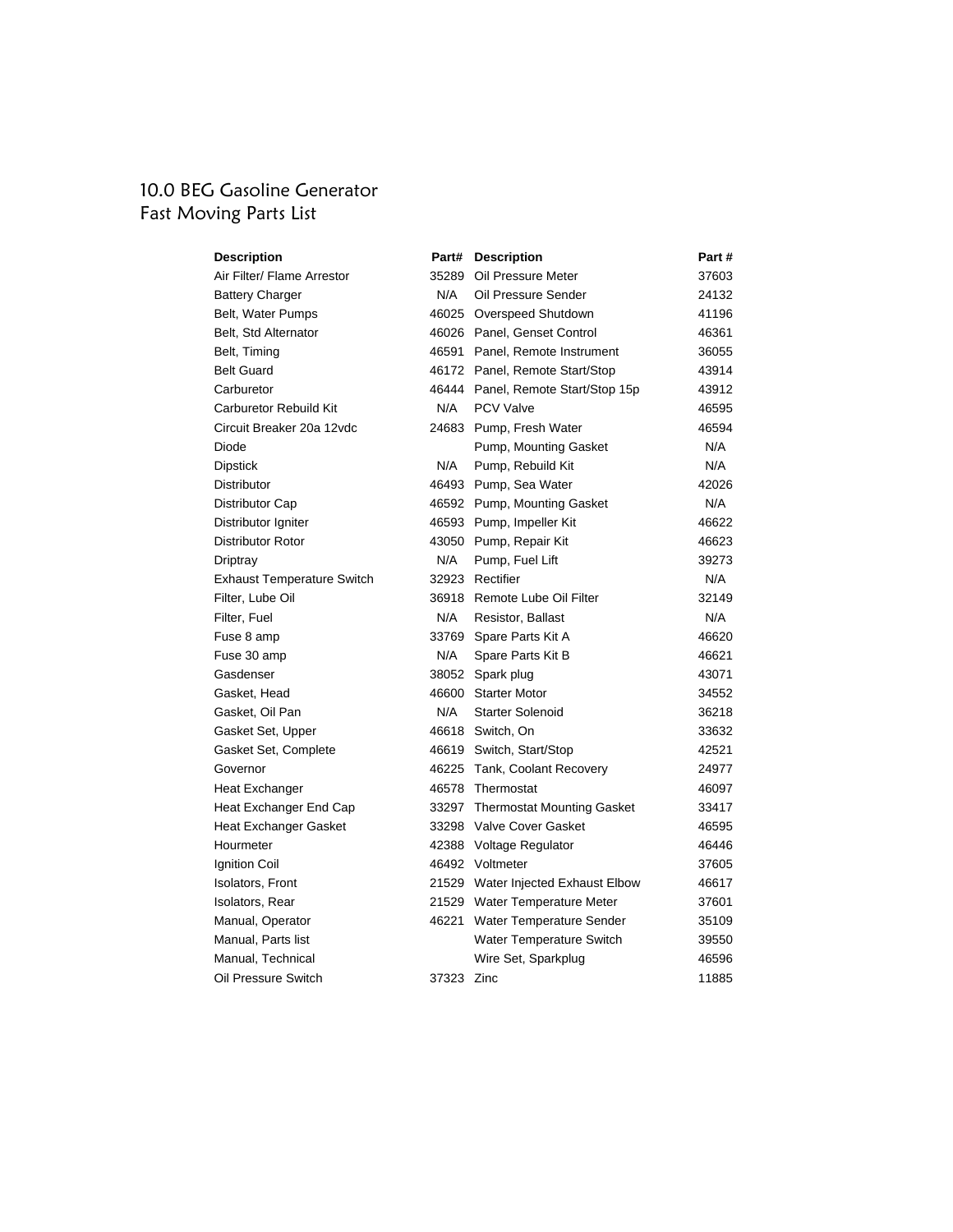#### 11.0 TWG Gasoline Generators Fast Moving Parts List

| <b>Description</b>                                 | Part # | <b>Description</b>           | Part#      |
|----------------------------------------------------|--------|------------------------------|------------|
| Alternator                                         | 24684  | Panel, Control               | 33780      |
| Armature                                           | 31082  | Panel, Remote Instrument     | 36055      |
| <b>Battery Charger</b>                             | N/A    | Panel, Remote Start/Stop     | 33703      |
| Belt, Sea Water Pump                               | 33681  | Points                       | N/A        |
| Belt, STD Alternator                               | 30592  | Pump, Fresh Water            | 34563      |
| Belt, FWP to Governor                              | N/A    | Pump, Mounting Gasket        | 33481      |
| <b>Belt Guard</b>                                  | 33573  | Pump, Rebuild Kit            | N/A        |
| Cap, Distributor                                   | 34113  | Pump, Sea Water              | 24102      |
| Capacitor                                          | 30806  | <b>Pump Mounting Gasket</b>  | N/A        |
| Carburetor                                         | 33751  | Pump, Impeller Kit           | 33112      |
| <b>Carburetor Rebuild Kit</b>                      | N/A    | Pump, Repair Kit             | 24652      |
| Diode                                              | N/A    | Pump, Seal                   | 24649      |
| <b>Distributor</b>                                 | 34106  | Pump, Fuel Lift              | 33630      |
| Distributor Igniter                                | 34164  | Rectifier                    | 43649      |
| Drip Tray                                          | 33744  | Remote Lube Oil Filter       | 32149      |
| <b>Exhaust Manifold</b>                            | 37327  | Resistor, Ballast            | N/A        |
| Exhaust Temp. Switch                               | 32923  | Rotor, Distributor           | 34093      |
| Filter, Lube Oil                                   | 36918  | Spare Parts Kit A            | 33803      |
| Filter, Fuel oil                                   | N/A    | Spare Parts Kit B            | 34570      |
| Filter, Electric Lift                              | 35920  | Sparkplug                    | 33805      |
| Gasdenser                                          | N/A    | <b>Starter</b>               | <b>NLA</b> |
| Gasket Set, Upper                                  | 34568  | <b>Starter Solenoid</b>      | 36321      |
| Gasket Set, Complete                               | 34569  | Stator Housing Only          | 31074      |
| <b>Generator Assembly</b>                          | 30864  | <b>Stop Switch</b>           | 33631      |
| Governor                                           | 33560  | Thermostat                   | 35736      |
| Harness, 15 FT. EXT.                               | 30760  | <b>Thermostat MTG Gasket</b> | 34196      |
| Heat Exchanger                                     | 36897  | Transformer                  | N/A        |
| Heat Exchanger End Cap                             | 22850  | Valve PCV                    | N/A        |
| <b>Heat Exchanger Gasket</b>                       | 22851  | Valve Cover Gasket           | 33819      |
| <b>Hour Meter</b>                                  | 36192  | <b>Voltage Regulator</b>     | 24579      |
| Ignition Coil                                      | 33806  | Voltmeter                    | 37605      |
| Isolators                                          | Note 1 | Water Temp Meter             | 37601      |
| Manuals, Operators                                 | 33974  | Water Temp Sender            | 35109      |
| Manuals, Parts                                     | 34630  | <b>Water Temp Switch</b>     | 39550      |
| Manuals, Technical                                 | 34645  | Water Injected Elbow         | Note 2     |
| Module, Pickup                                     | 40609  | Wire Set                     | 33817      |
| Oil Pressure Switch                                | 37323  | Zinc                         | 11885      |
| <b>Overspeed Switch</b>                            | 41196  |                              |            |
| Note1: Isolators - Front Use 24776; Rear Use 21529 |        |                              |            |

Note2: Water Injected Elbow 34486 (45°) - 33067 (90°)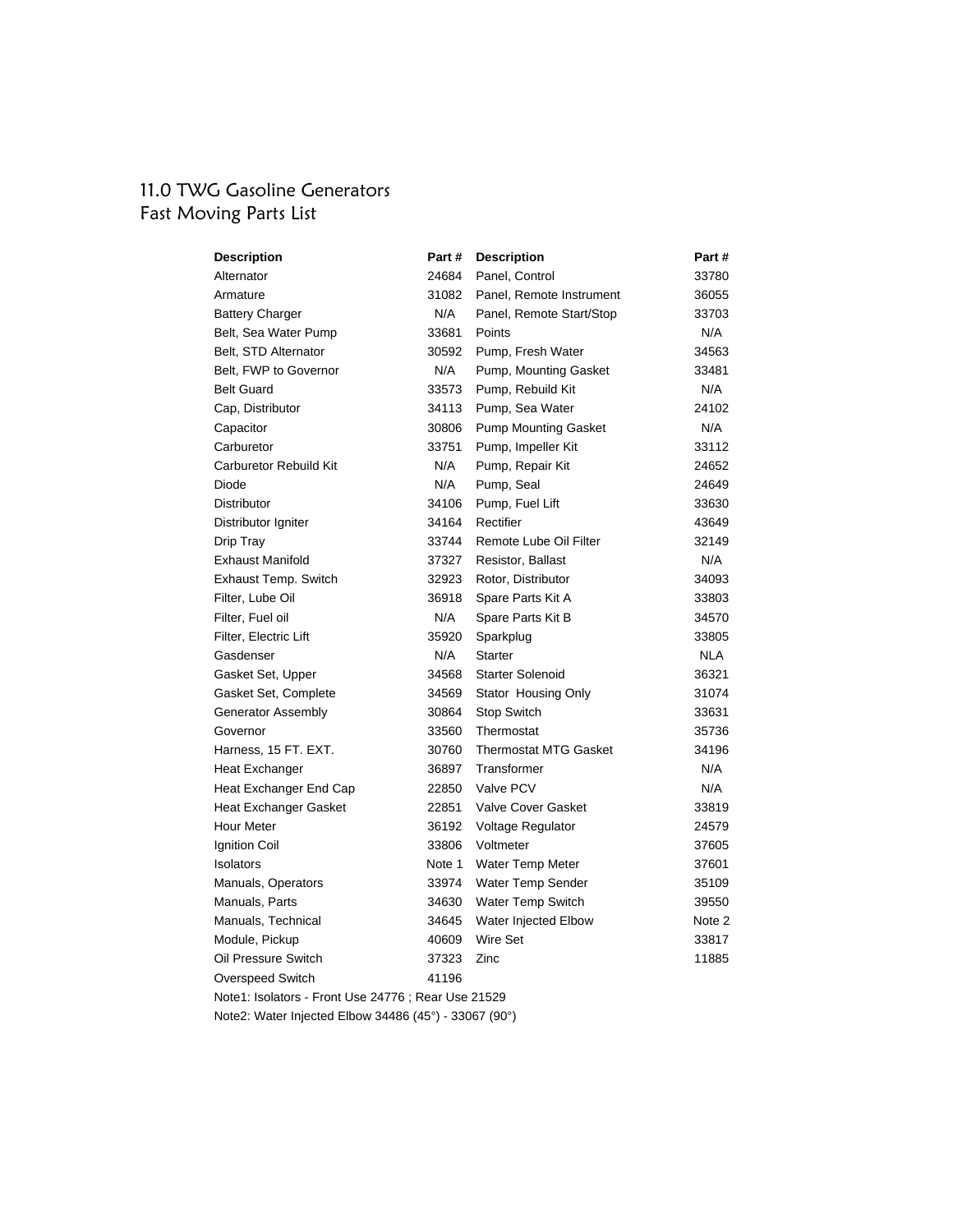#### 12.5 BEG Gasoline Generator Fast Moving Parts List

| <b>Description</b>                | Part# | <b>Description</b>                 | Part# |
|-----------------------------------|-------|------------------------------------|-------|
| Air Filter/ Flame Arrestor        |       | 35289 Oil Pressure Meter           | 37603 |
| <b>Battery Charger</b>            | N/A   | Oil Pressure Sender                | 24132 |
| Belt, Water Pumps                 |       | 46025 Overspeed Shutdown           | 41196 |
| Belt, Std Alternator              |       | 46026 Panel, Genset Control        | 46361 |
| Belt, Timing                      |       | 46591 Panel, Remote Instrument     | 36055 |
| <b>Belt Guard</b>                 |       | 46172 Panel, Remote Start/Stop     | 43914 |
| Carburetor                        |       | 46444 Panel, Remote Start/Stop 15p | 43912 |
| Carburetor Rebuild Kit            | N/A   | PCV Valve                          | 46595 |
| Circuit Breaker 20a 12vdc         |       | 24683 Pump, Fresh Water            | 46594 |
| Diode                             |       | Pump, Mounting Gasket              | N/A   |
| <b>Dipstick</b>                   | N/A   | Pump, Rebuild Kit                  | N/A   |
| <b>Distributor</b>                |       | 46493 Pump, Sea Water              | 42026 |
| Distributor Cap                   |       | 46592 Pump, Mounting Gasket        | N/A   |
| Distributor Igniter               |       | 46593 Pump, Impeller Kit           | 46622 |
| Distributor Rotor                 |       | 43050 Pump, Repair Kit             | 46623 |
| Driptray                          | N/A   | Pump, Fuel Lift                    | 39273 |
| <b>Exhaust Temperature Switch</b> |       | 32923 Rectifier                    | N/A   |
| Filter, Lube Oil                  |       | 36918 Remote Lube Oil Filter       | 32149 |
| Filter, Fuel                      | N/A   | Resistor, Ballast                  | N/A   |
| Fuse 8 amp                        | 33769 | Spare Parts Kit A                  | 46620 |
| Fuse 30 amp                       | N/A   | Spare Parts Kit B                  | 46621 |
| Gasdenser                         |       | 38052 Spark plug                   | 43071 |
| Gasket, Head                      |       | 46600 Starter Motor                | 34552 |
| Gasket, Oil Pan                   | N/A   | <b>Starter Solenoid</b>            | 36218 |
| Gasket Set, Upper                 |       | 46618 Switch, On                   | 33632 |
| Gasket Set, Complete              |       | 46619 Switch, Start/Stop           | 42521 |
| Governor                          |       | 46225 Tank, Coolant Recovery       | 24977 |
| <b>Heat Exchanger</b>             |       | 46578 Thermostat                   | 46097 |
| Heat Exchanger End Cap            |       | 33297 Thermostat Mounting Gasket   | 33417 |
| Heat Exchanger Gasket             |       | 33298 Valve Cover Gasket           | 46595 |
| Hourmeter                         |       | 42388 Voltage Regulator            | 46446 |
| Ignition Coil                     |       | 46492 Voltmeter                    | 37605 |
| <b>Isolators, Front</b>           |       | 21529 Water Injected Exhaust Elbow | 46617 |
| <b>Isolators, Rear</b>            |       | 21529 Water Temperature Meter      | 37601 |
| Manual, Operator                  | 46221 | Water Temperature Sender           | 35109 |
| Manual, Parts list                |       | Water Temperature Switch           | 39550 |
| Manual, Technical                 |       | Wire Set, Sparkplug                | 46596 |
| Oil Pressure Switch               | 37323 | Zinc                               | 11885 |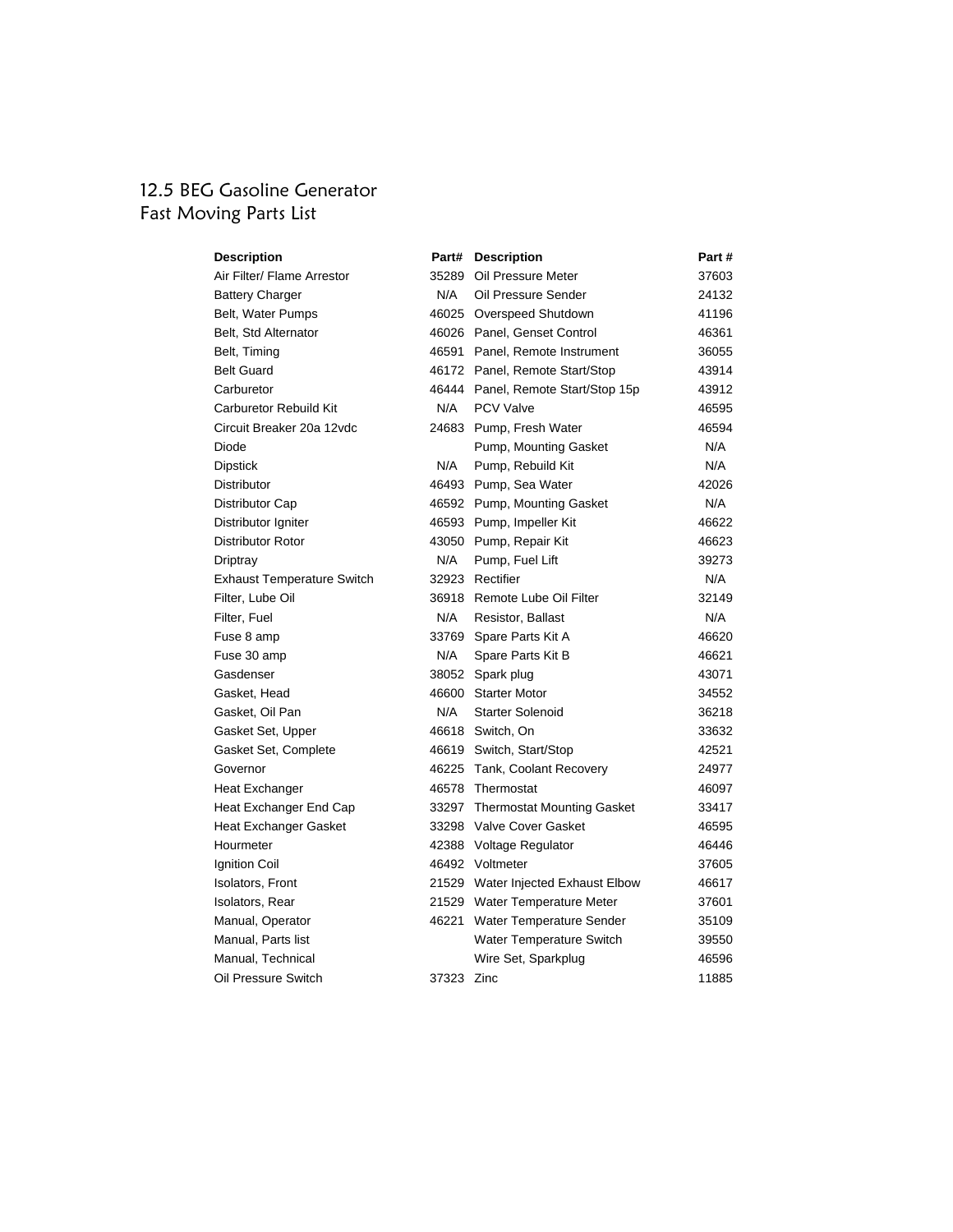#### 12.5 BTG Gasoline Generator Fast Moving Parts List

| <b>Description</b>                |            | Part # Description                 | Part # |
|-----------------------------------|------------|------------------------------------|--------|
| <b>Battery Charger</b>            | N/A        | Overspeed Shutdown                 | 41196  |
| Belt, Sea Water Pump              |            | 33681 Panel, Genset Control        | 37149  |
| Belt, Std Alternator              |            | 30475 Panel, Remote Instrument     | 36055  |
| Belt, Timing                      |            | Panel, Remote Start/Stop           | 33703  |
| <b>Belt Guard</b>                 |            | 36231 Pump, Fresh Water            | 34653  |
| Capacitor                         |            | Pump, Mounting Gasket              | 33481  |
| Carburetor                        |            | 33751 Pump, Rebuild Kit            | N/A    |
| Carburetor Rebuild Kit            |            | 36450 Pump, Sea Water              | 24102  |
| Circuit Breaker                   |            | 24683 Pump, Mounting Gasket        | N/A    |
| Diode                             |            | 35931 Pump, Impeller Kit           | 33112  |
| <b>Dipstick</b>                   |            | Pump, Repair Kit                   | 24652  |
| Distributor                       |            | 34106 Pump Seal                    | 24649  |
| Distributor Cap                   |            | 34113 Pump, Fuel Lift              | 39273  |
| Distributor Igniter               |            | 34164 Rectifier                    | 30809  |
| Distributor Rotor                 |            | 34093 Remote Lube Oil Filter       | 32149  |
| <b>Exhaust Temperature Switch</b> |            | 32923 Resistor, Ballast            |        |
| Filter, Lube Oil                  |            | 36918 Solenoid, Carburetor Choke   |        |
| Filter, Fuel                      | N/A        | Spare Parts Kit A                  | 33803  |
| Gasdenser                         |            | 38052 Spare Parts Kit B            | 34570  |
| Gasket, Head                      |            | Spark plug                         | 33805  |
| Gasket, Oil Pan                   |            | <b>Starter Motor</b>               | 34552  |
| Gasket Set, Upper                 |            | 34568 Starter Solenoid             | 36218  |
| Gasket Set, Complete              |            | 34569 Switch, On                   | 33633  |
| Governor                          |            | 33560 Switch, Start                | 33632  |
| Heat Exchanger                    |            | 36902 Switch, Stop                 | 33631  |
| Heat Exchanger End Cap            |            | 22850 Tank, Coolant Recovery       | 24977  |
| <b>Heat Exchanger Gasket</b>      |            | 22851 Thermostat                   | 35736  |
| Hourmeter                         |            | 36192 Thermostat Mounting Gasket   | 33417  |
| Ignition Coil                     |            | 33806 Transformer                  | 37463  |
| <b>Isolators, Front</b>           |            | 21529 Valve Cover Gasket           | 33819  |
| Isolators, Rear                   |            | 21529 Voltage Regulator            | 34410  |
| Manual, Operator                  |            | 35909 Voltmeter                    | 37605  |
| Manual, Parts list                |            | 37315 Water Temperature Meter      | 37601  |
| Manual, Technical                 |            | 37375 Water Temperature Sender     | 35109  |
|                                   |            | Water Temperature Switch           | 39550  |
| Oil Pressure Switch               |            | 37323 Water Injected Exhaust Elbow | 37534  |
| Oil Pressure Meter                |            | 37603 Wire Set                     | 33817  |
| Oil Pressure Sender               | 24132 Zinc |                                    | 11885  |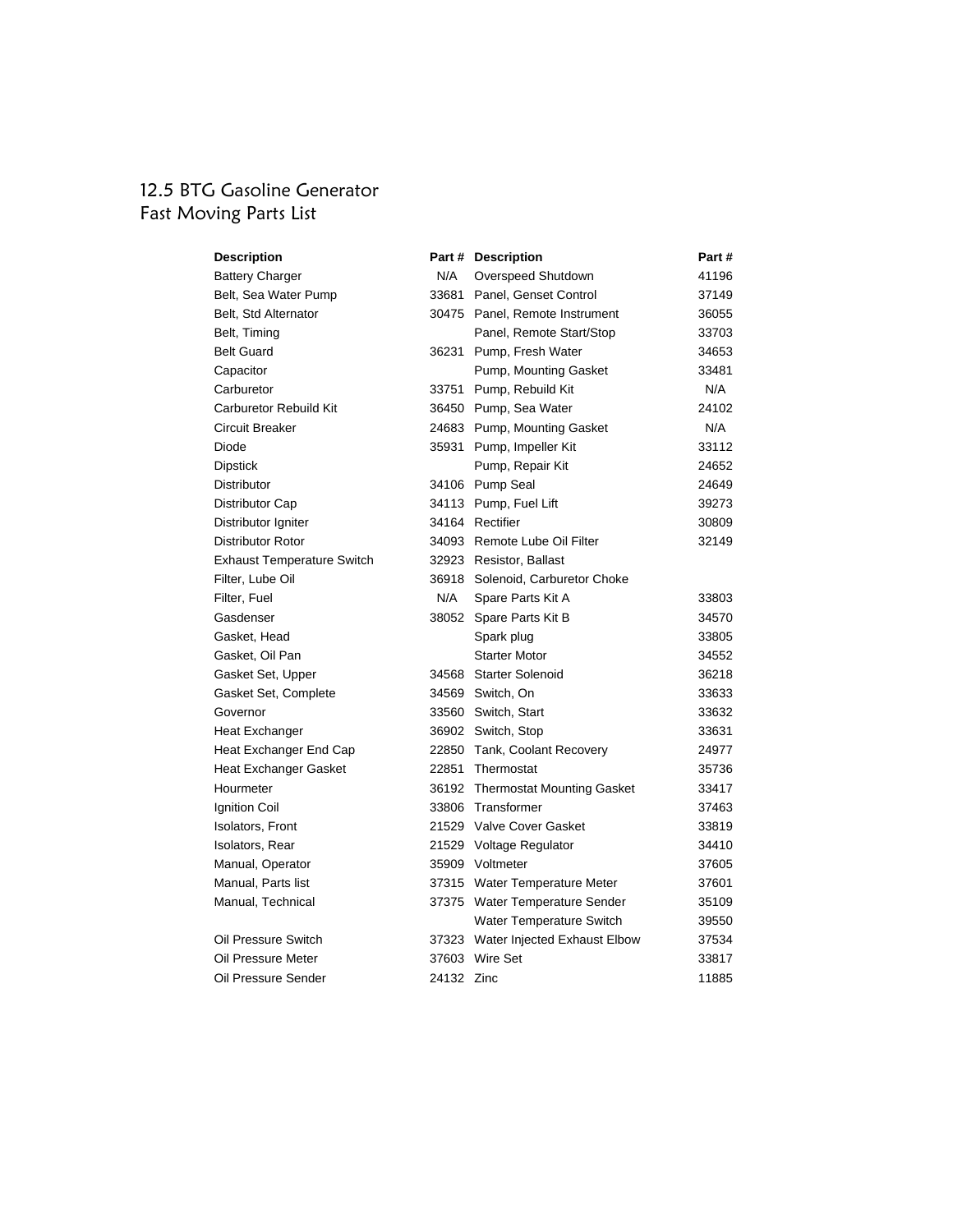#### 15.0 BEG Gasoline Generators Fast Moving Parts List

| <b>Description</b>                | Part# | <b>Description</b>                 | Part # |
|-----------------------------------|-------|------------------------------------|--------|
| Air Filter/ Flame Arrestor        | 35289 | Oil Pressure Meter                 | 37603  |
| <b>Battery Charger</b>            | N/A   | Oil Pressure Sender                | 24132  |
| Belt, Water Pumps                 |       | 46025 Overspeed Shutdown           | 41196  |
| Belt, Std Alternator              |       | 46026 Panel, Genset Control        | 46361  |
| Belt, Timing                      |       | 46591 Panel, Remote Instrument     | 36055  |
| <b>Belt Guard</b>                 |       | 46172 Panel, Remote Start/Stop     | 43914  |
| Carburetor                        |       | 46444 Panel, Remote Start/Stop 15p | 43912  |
| Carburetor Rebuild Kit            | N/A   | <b>PCV Valve</b>                   | 46595  |
| Circuit Breaker 20a 12vdc         |       | 24683 Pump, Fresh Water            | 46594  |
| Diode                             |       | Pump, Mounting Gasket              | N/A    |
| <b>Dipstick</b>                   | N/A   | Pump, Rebuild Kit                  | N/A    |
| <b>Distributor</b>                |       | 46493 Pump, Sea Water              | 42026  |
| Distributor Cap                   |       | 46592 Pump, Mounting Gasket        | N/A    |
| Distributor Igniter               |       | 46593 Pump, Impeller Kit           | 46622  |
| Distributor Rotor                 |       | 43050 Pump, Repair Kit             | 46623  |
| Driptray                          | N/A   | Pump, Fuel Lift                    | 39273  |
| <b>Exhaust Temperature Switch</b> | 32923 | Rectifier                          | N/A    |
| Filter, Lube Oil                  | 36918 | Remote Lube Oil Filter             | 32149  |
| Filter, Fuel                      | N/A   | Resistor, Ballast                  | N/A    |
| Fuse 8 amp                        | 33769 | Spare Parts Kit A                  | 46620  |
| Fuse 30 amp                       | N/A   | Spare Parts Kit B                  | 46621  |
| Gasdenser                         |       | 38052 Spark plug                   | 43071  |
| Gasket, Head                      |       | 46600 Starter Motor                | 34552  |
| Gasket, Oil Pan                   | N/A   | <b>Starter Solenoid</b>            | 36218  |
| Gasket Set, Upper                 |       | 46618 Switch, On                   | 33632  |
| Gasket Set, Complete              |       | 46619 Switch, Start/Stop           | 42521  |
| Governor                          |       | 46225 Tank, Coolant Recovery       | 24977  |
| Heat Exchanger                    |       | 46578 Thermostat                   | 46097  |
| Heat Exchanger End Cap            |       | 33297 Thermostat Mounting Gasket   | 33417  |
| Heat Exchanger Gasket             |       | 33298 Valve Cover Gasket           | 46595  |
| Hourmeter                         |       | 42388 Voltage Regulator            | 46446  |
| Ignition Coil                     |       | 46492 Voltmeter                    | 37605  |
| <b>Isolators, Front</b>           |       | 21529 Water Injected Exhaust Elbow | 46617  |
| <b>Isolators, Rear</b>            |       | 21529 Water Temperature Meter      | 37601  |
| Manual, Operator                  | 46221 | Water Temperature Sender           | 35109  |
| Manual, Parts list                |       | Water Temperature Switch           | 39550  |
| Manual, Technical                 |       | Wire Set, Sparkplug                | 46596  |
| Oil Pressure Switch               | 37323 | Zinc                               | 11885  |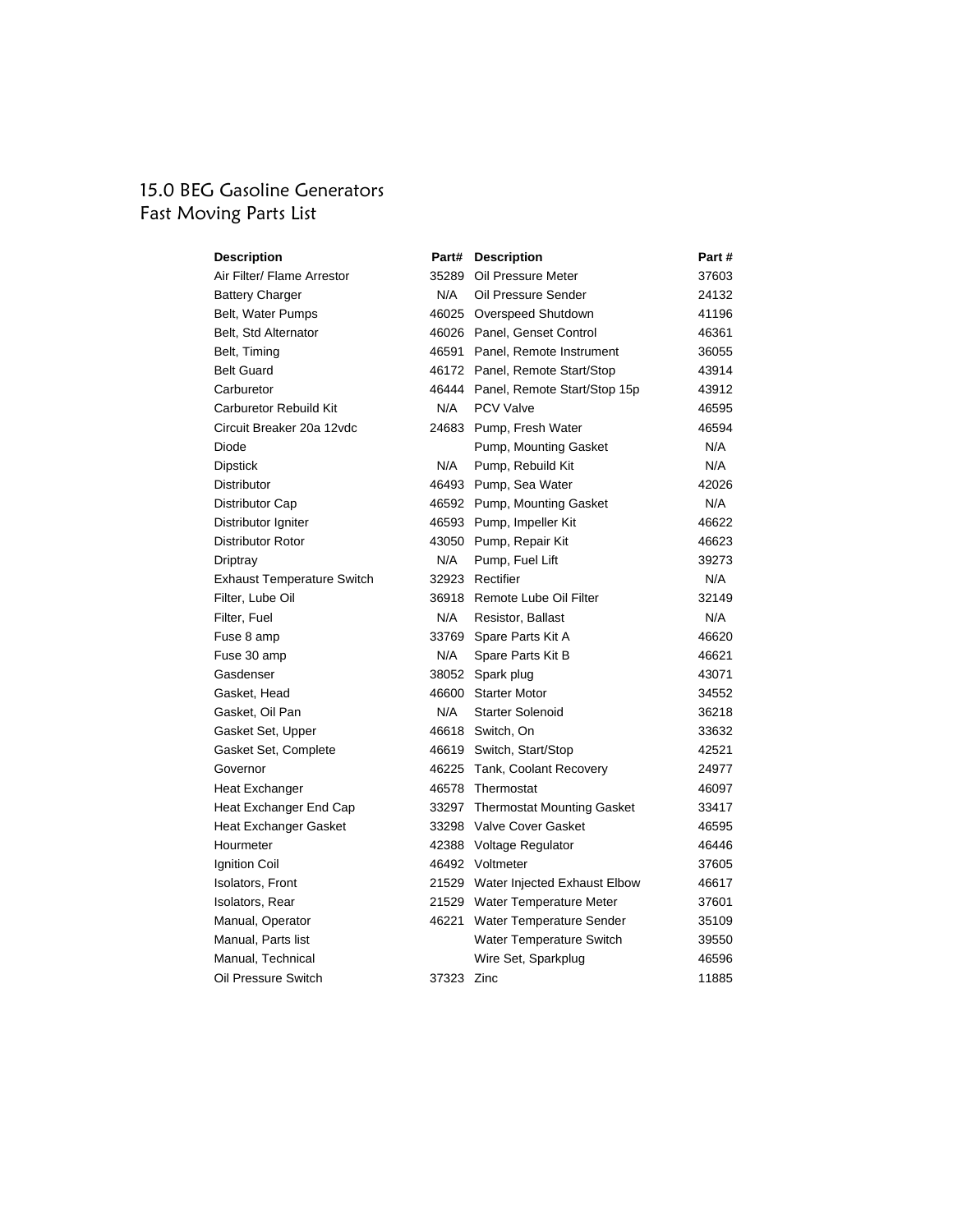## 15.0 BTG/A Gasoline Generator Fast Moving Parts List

| <b>Description</b>                |            | Part # Description                 | Part # |
|-----------------------------------|------------|------------------------------------|--------|
| <b>Battery Charger</b>            | N/A        | Overspeed Shutdown                 | 41196  |
| Belt, Sea Water Pump              |            | 33681 Panel, Genset Control        | 37149  |
| Belt, Std Alternator              |            | 30475 Panel, Remote Instrument     | 36055  |
| Belt, Timing                      |            | Panel, Remote Start/Stop           | 33703  |
| <b>Belt Guard</b>                 | 36231      | Pump, Fresh Water                  | 34563  |
| Capacitor                         |            | Pump, Mounting Gasket              | 33481  |
| Carburetor                        |            | 33751 Pump, Rebuild Kit            | N/A    |
| Carburetor Rebuild Kit            |            | 36450 Pump, Sea Water              | 24102  |
| Circuit Breaker                   |            | 24683 Pump, Mounting Gasket        | N/A    |
| Diode                             |            | 35931 Pump, Impeller Kit           | 33112  |
| <b>Dipstick</b>                   |            | Pump, Repair Kit                   | 24652  |
| <b>Distributor</b>                |            | 34106 Pump Seal                    | 24649  |
| Distributor Cap                   |            | 34113 Pump, Fuel Lift              | 39273  |
| Distributor Igniter               |            | 34164 Rectifier                    | 30809  |
| Distributor Rotor                 |            | 34093 Remote Lube Oil Filter       | 32149  |
| <b>Exhaust Temperature Switch</b> |            | 32923 Resistor, Ballast            |        |
| Filter, Lube Oil                  |            | 36918 Solenoid, Carburetor Choke   |        |
| Filter, Fuel                      | N/A        | Spare Parts Kit A                  | 33803  |
| Gasdenser                         |            | 38052 Spare Parts Kit B            | 34570  |
| Gasket, Head                      |            | Spark plug                         | 33805  |
| Gasket, Oil Pan                   |            | <b>Starter Motor</b>               | 34552  |
| Gasket Set, Upper                 |            | 34568 Starter Solenoid             | 36218  |
| Gasket Set, Complete              |            | 34569 Switch, On                   | 33633  |
| Governor                          |            | 33560 Switch, Start                | 33632  |
| Heat Exchanger                    |            | 36902 Switch, Stop                 | 33631  |
| Heat Exchanger End Cap            |            | 22850 Tank, Coolant Recovery       | 24977  |
| <b>Heat Exchanger Gasket</b>      |            | 22851 Thermostat                   | 35736  |
| Hourmeter                         |            | 36192 Thermostat Mounting Gasket   | 33417  |
| Ignition Coil                     |            | 33806 Transformer                  | 37463  |
| <b>Isolators, Front</b>           |            | 21529 Valve Cover Gasket           | 33819  |
| <b>Isolators, Rear</b>            |            | 21529 Voltage Regulator            | 34410  |
| Manual, Operator                  |            | 35909 Voltmeter                    | 37605  |
| Manual, Parts list                |            | 37315 Water Temperature Meter      | 37601  |
| Manual, Technical                 |            | 37375 Water Temperature Sender     | 35109  |
|                                   |            | Water Temperature Switch           | 39550  |
| Oil Pressure Switch               |            | 37323 Water Injected Exhaust Elbow | 37534  |
| Oil Pressure Meter                |            | 37603 Wire Set                     | 33817  |
| Oil Pressure Sender               | 24132 Zinc |                                    | 11885  |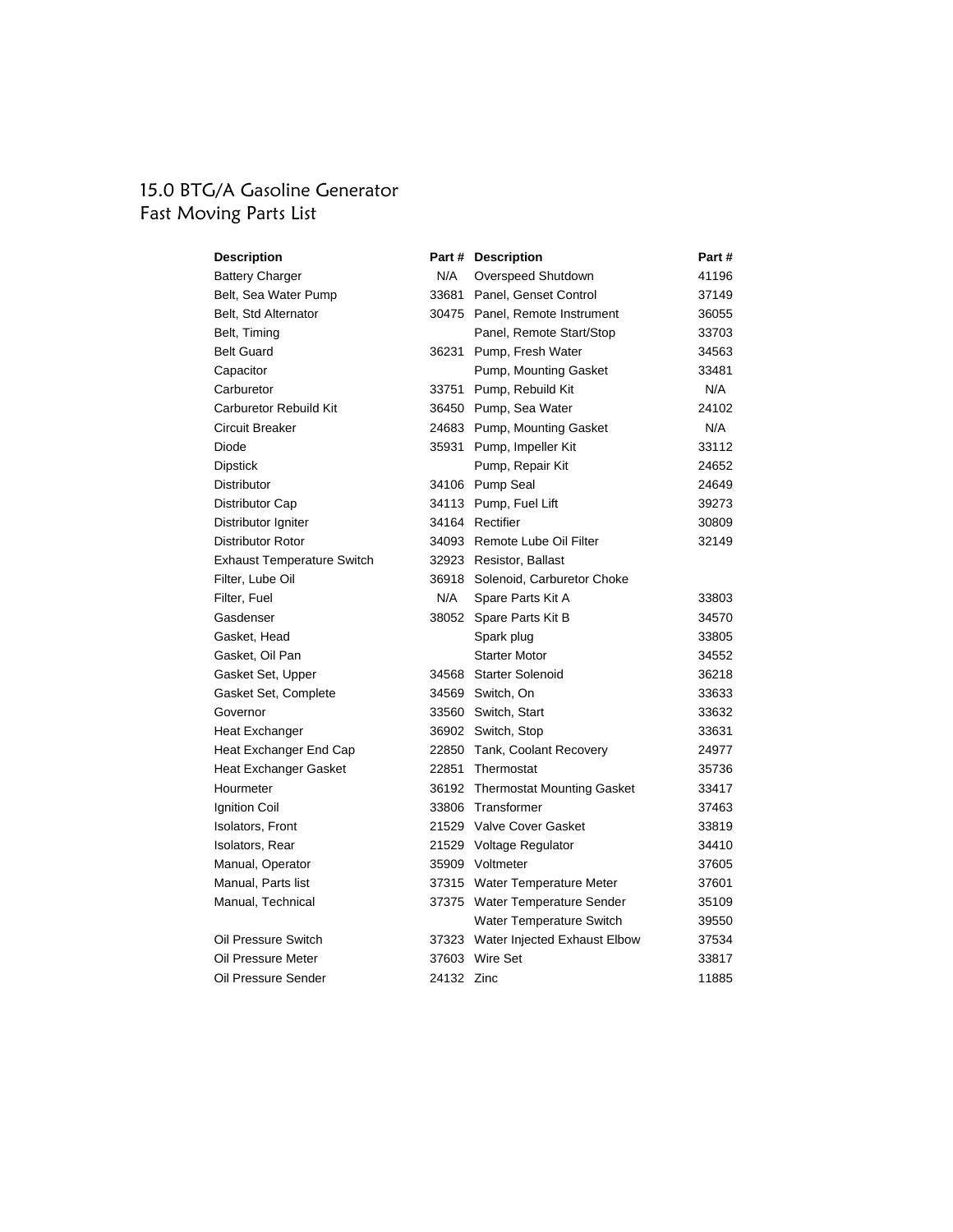#### 20.0 BEG Gasoline Generator Fast Moving Parts List

| <b>Description</b>                | Part#  | <b>Description</b>                | Part # |
|-----------------------------------|--------|-----------------------------------|--------|
| <b>Battery Charger</b>            | N/A    | Overspeed Shutdown                | 41196  |
| Belt, Sea Water Pump              | 35440  | Panel, Genset Control             | 40628  |
| Belt, Std Alternator              | 40555  | Panel, Remote Instrument          | 36055  |
| Belt, Timing                      | 40825  | Panel, Remote Start/Stop          | 33703  |
| <b>Belt Guard</b>                 | 40552  | Pump, Fresh Water                 | 40850  |
| Capacitor                         | N/A    | Pump, Mounting Gasket             | 40851  |
| Carburetor                        | 33751  | Pump, Rebuild Kit                 | N/A    |
| <b>Carburetor Rebuild Kit</b>     | 36450  | Pump, Sea Water                   | 38445  |
| <b>Circuit Breaker</b>            | 24683  | Pump, Mounting Gasket             | 40851  |
| Diode                             | 39666  | Pump, Impeller Kit                | 11907  |
| <b>Dipstick</b>                   | 40781  | Pump, Repair Kit                  | 33329  |
| <b>Distributor</b>                | 40857  | <b>Pump Seal</b>                  | 14774  |
| Distributor Cap                   | 40859  | Pump, Fuel Lift                   | 39273  |
| Distributor Igniter               | 40864  | Rectifier                         | N/A    |
| <b>Distributor Rotor</b>          | 40860  | Remote Lube Oil Filter            | 32149  |
| <b>Exhaust Temperature Switch</b> | 32923  | Resistor, Ballast                 | 40854  |
| Filter, Lube Oil                  | 36918  | Solenoid, Carburetor Choke        | N/A    |
| Filter, Fuel                      | 40838  | Spare Parts Kit A                 | 40751  |
| Gasdenser                         | 38052  | Spare Parts Kit B                 | 40752  |
| Gasket, Head                      | 40772  | Spark plug                        | 40855  |
| Gasket, Oil Pan                   | N/A    | <b>Starter Motor</b>              | 38384  |
| Gasket Set, Upper                 | 40753  | <b>Starter Solenoid</b>           | 39523  |
| Gasket Set, Complete              | 40754  | Switch, On                        | 33633  |
| Governor                          | 33560  | Switch, Start                     | 33632  |
| <b>Heat Exchanger</b>             | 38300  | Switch, Stop                      | 33631  |
| Heat Exchanger End Cap            | 22850  | Tank, Coolant Recovery            | 24977  |
| <b>Heat Exchanger Gasket</b>      | 22851  | Thermostat                        | 35736  |
| Hourmeter                         | 36192  | <b>Thermostat Mounting Gasket</b> | 40434  |
| <b>Ignition Coil</b>              | 40853  | Transformer                       |        |
| <b>Isolators, Front</b>           | 15238  | Valve Cover Gasket                | 40771  |
| Isolators, Rear                   | 301136 | Voltage Regulator                 | 42336  |
| Manual, Operator                  | 41302  | Voltmeter                         | 37605  |
| Manual, Parts list                | 48000  | Water Temperature Meter           | 37601  |
| Manual, Technical                 |        | Water Temperature Sender          | 35109  |
|                                   |        | Water Temperature Switch          | 39550  |
| Oil Pressure Switch               | 37323  | Water Injected Exhaust Elbow      | 38760  |
| Oil Pressure Meter                | 37603  | Wire Set                          | 40756  |
| Oil Pressure Sender               | 24132  | Zinc                              | 11885  |